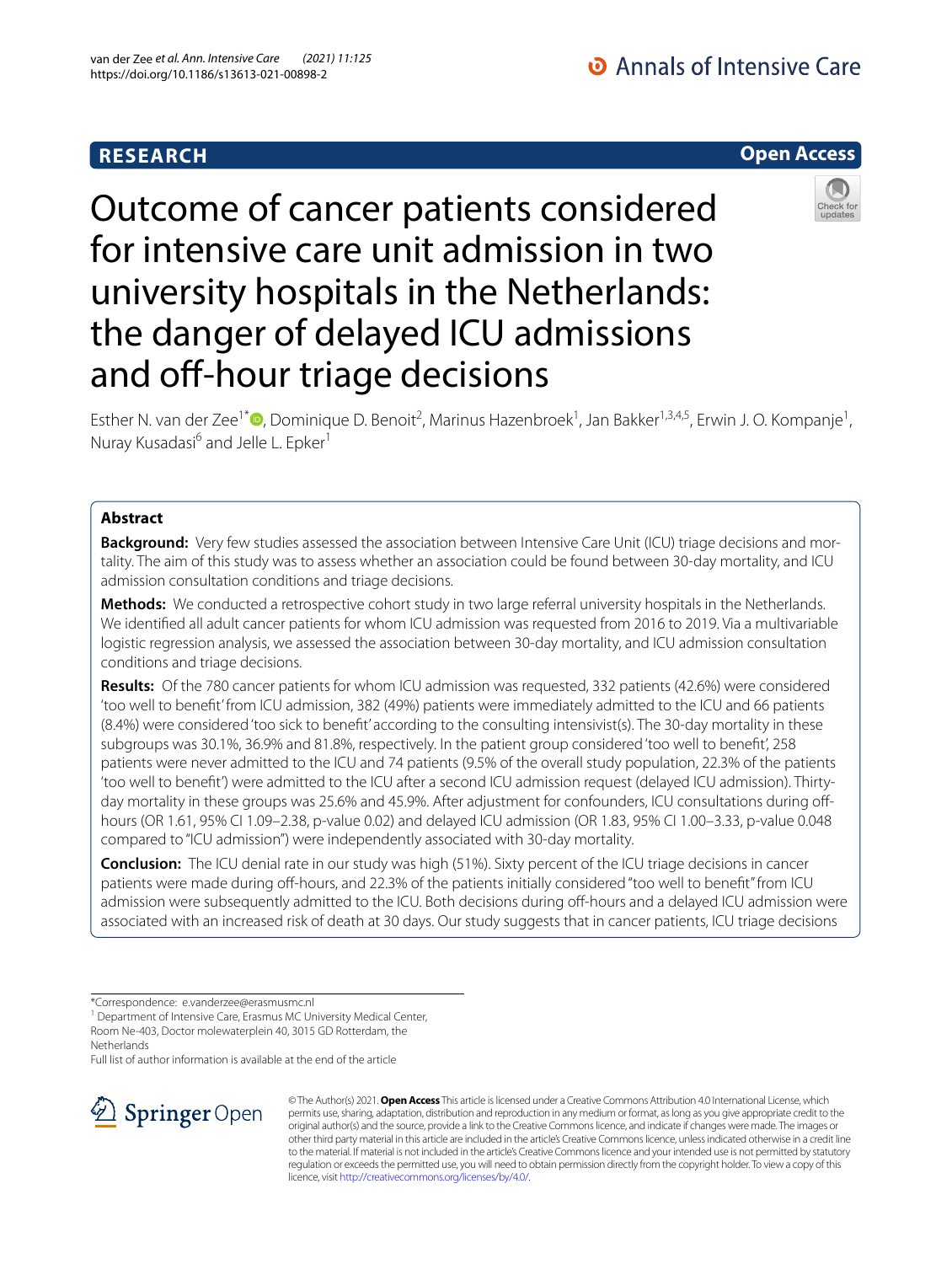should be discussed during on-hours, and ICU admission policy should be broadened, with a lower admission threshold for critically ill cancer patients.

**Keywords:** Intensive Care Unit, Critical care, Triage, Admission decisions, Malignancy, Cancer, Mortality

# **Introduction**

Overall mortality of cancer patients has decreased over the past decades, due to improvement in early detection and innovative cancer treatments  $[1, 2]$  $[1, 2]$  $[1, 2]$  $[1, 2]$ . At the same time, the probability of life-threatening events requiring Intensive Care Unit (ICU) treatment related to these novel therapies has increased [\[3](#page-11-2)]. Therefore, intensivists are increasingly confronted with cancer patients for whom ICU admission is requested [[4,](#page-11-3) [5](#page-11-4)].

Several studies assessed the infuence of early versus late ICU admission on outcome in cancer patients [[6–](#page-11-5) [12\]](#page-11-6). However, the majority of these studies focussed on specifc subgroups of critically ill cancer patients (e.g., acute respiratory failure or leukemia) [[6–](#page-11-5)[9](#page-11-7)]. To the best of our knowledge, only Thiery et al. compared outcome between cancer patients immediately admitted to the ICU and cancer patients who initially remained in the ward, but were subsequently admitted to the ICU during the same hospitalization  $[10]$ . Thus, the effect of triage decisions on outcome in acutely ill cancer patients remains mostly unknown.

In addition, the association between ICU admission consultation conditions, such as ICU consultation during on-hours versus off-hours or the number of physicians involved, and the outcome of patients was not evaluated in these studies. Although it is a common belief that patients admitted to the ICU during of-hours have a higher risk of death [\[13\]](#page-11-9), this remains a controversial issue [\[13](#page-11-9), [14](#page-11-10)].

The aim of our study was to evaluate whether ICU admission consultation conditions and ICU triage decisions were associated with 30-day mortality after adjusting for baseline confounders. Furthermore, to explore whether associations found in this analysis persisted over time (at 90 days, 180 days and 1 year).

### **Methods**

### **Participating hospitals**

We conducted a retrospective cohort study in two large referral university hospitals in the Netherlands (Erasmus Medical Center, Rotterdam and University Medical Center Utrecht, Utrecht). Both hospitals had a mixed, closed ICU with 56 and 36 beds, respectively. In one of the hospitals, a medium care was present, which could be a suitable alternative for ICU care, for example for administering a low dose of vasopressors. The Netherlands has a healthcare insurance program covering all residents without ICU admission restrictions or restrictions in indicated ICU treatments.

In general, ICU admission was considered when ICU treatment was requested by the referring specialist, either by a junior or senior physician. No ICU triage protocol with predefned ICU admission criteria existed in both hospitals during the study period. The national guideline for ICU triage of critically ill patients in general is outdated (2005) and currently under revision [\[15\]](#page-11-11). During our study period, 'at risk' patients on the ward were not routinely discussed by oncologists or hematologists and ICU physicians. Referring physicians used the Modifed Early Warning Score (MEWS) and clinical assessment for ICU referral decisions. During on-hours, the patient was evaluated by an intensivist, whom subsequently decided whether to admit or reject admission. During off-hours, the patient was evaluated by a fellow (intensivist in training), who subsequently consulted the senior ICU attending. The final decision was made together (fellow and attending). In both hospitals, treatment recommendations for patients denied ICU admission were provided by the intensivist or fellow.

In general, decisions to admit were based on severity of illness and patient-related factors such as age, cancer status, comorbidities and performance status. ICU physicians used these factors to estimate whether an ICU admission would be inappropriate, either because the patient is very likely to recover without intensive care treatment (patients 'too well to beneft') or because an ICU admission is very unlikely to prevent death (patients 'too sick to beneft').

# **Ethics**

The institutional review board of the Erasmus Medical Center approved the study. Local approval was obtained for the University Medical Center Utrecht. No additional patient consent was required due to the non-invasive retrospective nature of the study.

# **Patient data**

Using our Electronic Health Records (EHR), we identifed all adult cancer patients for whom ICU treatment was requested from 2016 to 2019. Patients with a planned ICU admission, an emergency surgery or intervention, after cardiopulmonary resuscitation or transferred from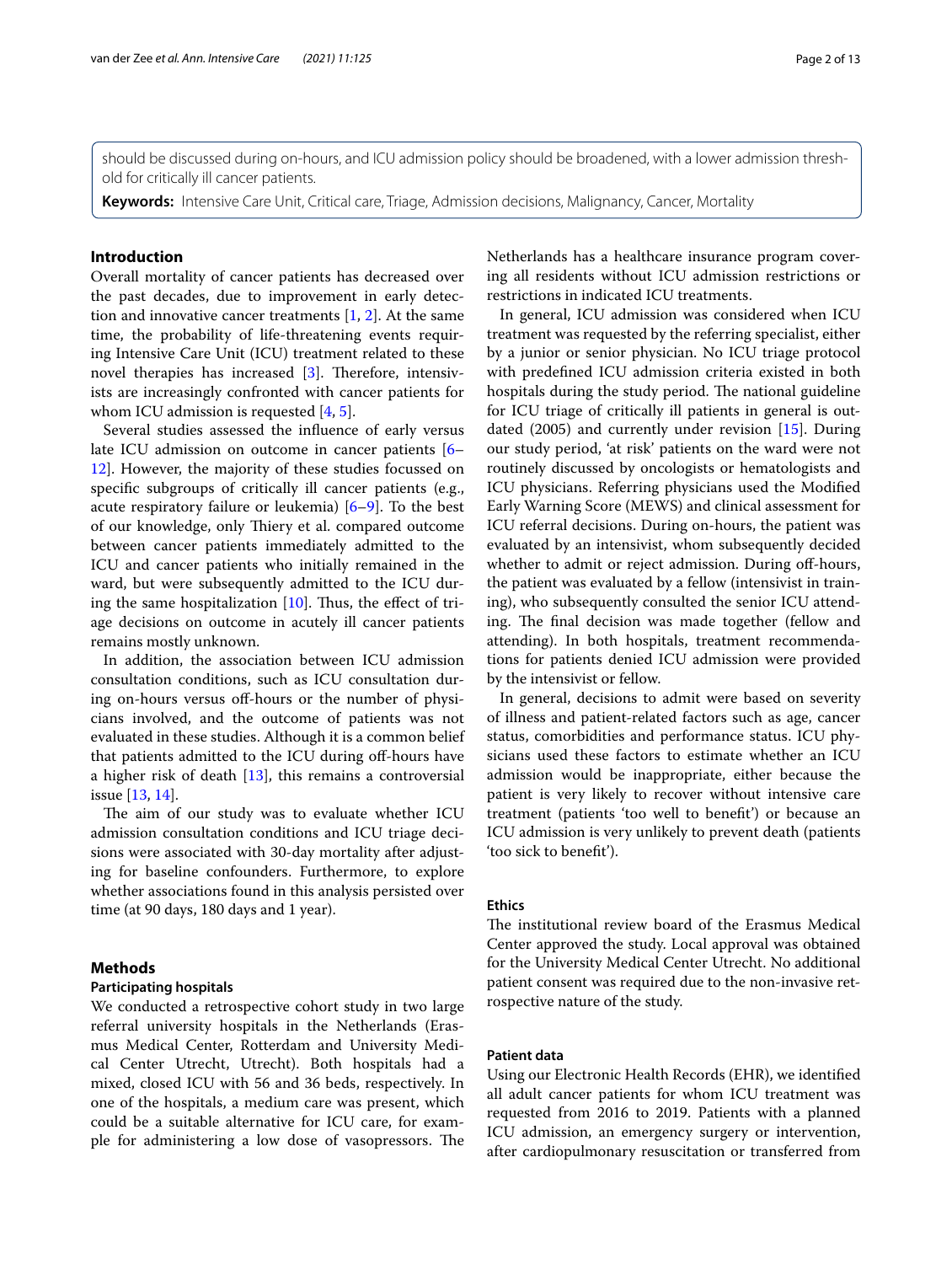another ICU were excluded, as these patients are generally admitted to the ICU without previous discussions between referring physicians and ICU physicians.

Reasons for ICU admission consultation noted in the EHR by the referring specialism were collected (i.e., shock, respiratory insufficiency, altered consciousness, sepsis, acute kidney injury (AKI), high MEWS, hemodynamic instability or other).

Patients who were transferred to another ICU due to bed unavailability were included in the ICU admission group. Patients who were initially denied admission, but admitted after a second request during the same hospitalization were defned as 'delayed ICU admission'. We collected reasons for ICU denial and acceptance, together with context parameters: (1) time (on-hours or off-hours), (2) place (emergency room, ward or other, such as post-anesthesia care unit), and (3) number of physicians involved in the decision.

# **Baseline characteristics**

Clinically relevant baseline characteristic such as age, comorbidities and underlying malignancy were collected. A metastatic solid tumor was defned as the presence of cancer cells present in distant organs, determined from the medical charts. We defned controlled cancer as 'cancer in remission or stable', while we considered recently diagnosed malignancies and progressive malignancies as "uncontrolled cancer". We used the Eastern Cooperative Oncology Group Performance Status (ECOG PS) to evaluate performance status 1 month to 14 days before hospital admission and the Charlson Comorbidity Index (CCI) for comorbidities [[16\]](#page-11-12). To evaluate severity of critical illness before the ICU consultation, the MEWS was used, as this score is used in both hospitals by physicians and nurses [\[17](#page-11-13), [18](#page-11-14)]. Cancer patients were not automatically considered as 'immunocompromised'. Patients were only considered immunocompromised when they met one of the fve National Intensive Care Evaluation criteria: (1) long-term immunosuppressive therapy; (2) corticosteroid use (either short-term high dose or long-term low dose); (3) chemotherapy or radiotherapy in the past year; (4) chemotherapy or radiotherapy for Hodgkin or non-Hodgkin lymphoma at any time before ICU admission; (5) documented humoral or cellular deficiencies.

### **Primary and secondary endpoints**

The primary objective of this study was to evaluate the association between 30-day mortality, and ICU admission consultation conditions and triage decisions in critically ill cancer patients.

The secondary objectives were the association between 90-day, 180-day and 1-year mortality, and ICU admission consultation conditions and triage decisions.

### **Statistical analysis**

We categorized the patient population into four groups according to the triage decision: (1) patients considered too well to beneft from ICU treatment, never admitted to the ICU; (2) patients with a delayed ICU admission (initially considered too well to beneft, however, admitted to the ICU after a second ICU request); (3) patients immediately admitted to the ICU and (4) patients considered too sick to beneft from ICU treatment. Descriptive statistics were used to describe patient characteristics. We reported categorical variables as numbers with percentage, and continuous variables as median with 25th– 75th interquartile range (IQR). To assess diferences between the groups, we used Pearson's Chi-square tests for categorical variables and the Kruskal–Wallis test for continuous variables. A statistical test with a two-tailed *p* value≤0.05 was considered as signifcant.

We assessed the association between ICU admission consultation conditions and triage decisions, and the 30-day mortality via logistic regression analysis. We performed a univariable logistic regression analysis, in which we included patient characteristics (e.g., age, gender, cancer type, performance status, etc.), ICU triage decision (i.e., the four groups as described above) and ICU admission consultation characteristics. All variables with a  $p$  value of < 0.2 in this regression analysis were included in the multivariable model. We tested for an interaction between ICU triage decisions and on-hours consultation, between ICU triage decisions and cancer type, and between metastatic disease and cancer type, all three interaction terms were statistically not signifcant (*p*-value 0.21, 0.44 and 0.57, respectively).

Finally, we assessed the association between 90-day, 180-day and 1-year mortality, and ICU admission consultation conditions and ICU triage decisions in a similar way. In a post hoc analysis, we assessed the severity of illness, time of ICU consultation (on-hours vs. off-hours) and consult reasons of the second ICU triage decision in patients with delayed ICU admission. Data were analyzed using IBM®SPSS® Statistics 24.0 (IBM, Chicago, IL, USA).

# **Results**

We included 780 cancer patients with an ICU admission request. Of these patients, 332 (42.6%) were considered 'too well to beneft from ICU', 382 (49%) were admitted to the ICU and 66 (8.4%) were considered 'too sick to beneft from ICU' (Fig. [1](#page-3-0)). For 139 patients (41.9%)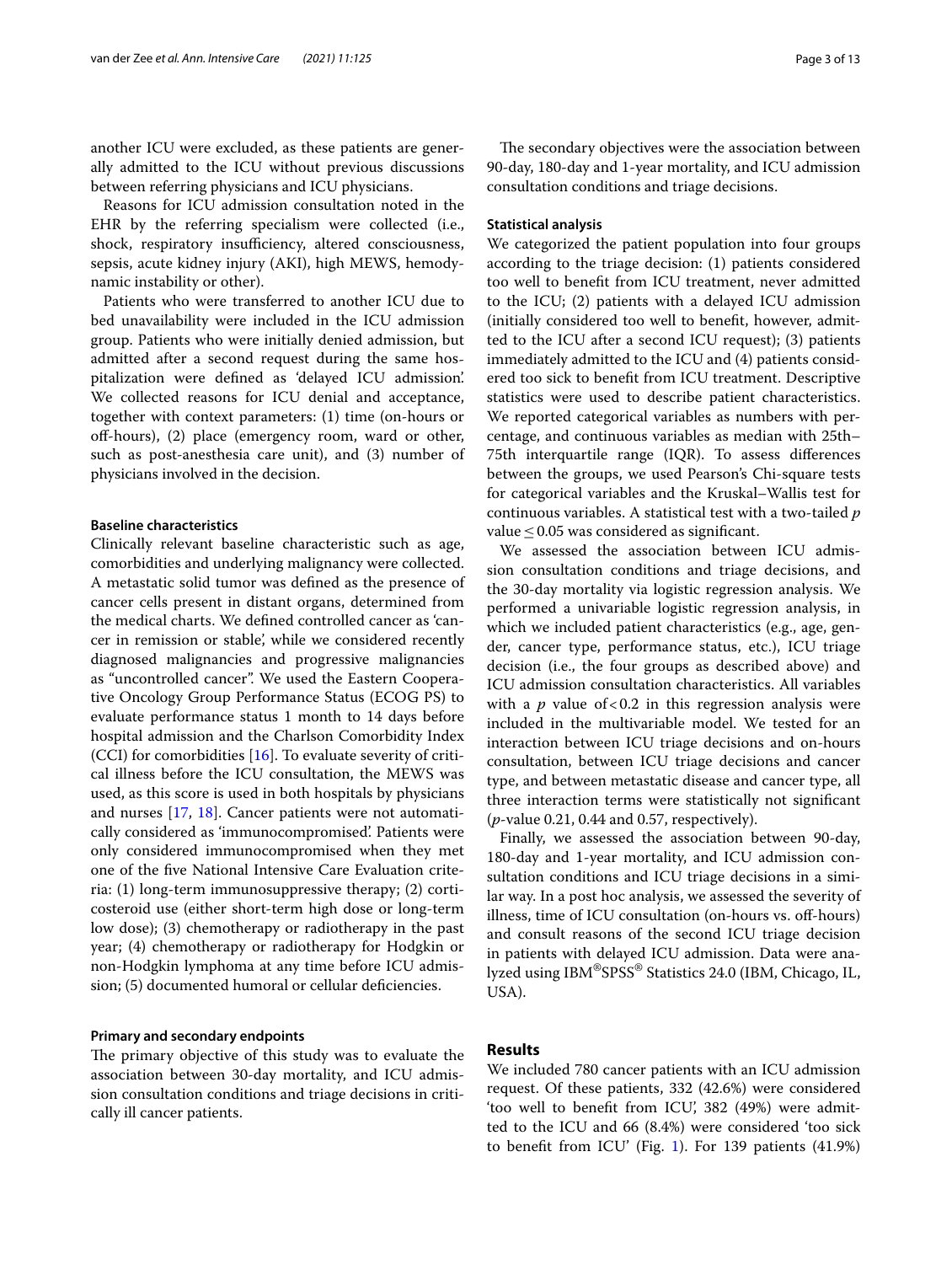

<span id="page-3-0"></span>of the 'too well to beneft' group, ICU admission was requested a second time during the same hospitalization. Of the 332 patients initially considered 'too well to benefit', 258 patients (77.7%) were never admitted to the ICU, 74 patients (22.3%) were admitted to the ICU after the second request (delayed ICU admission, Fig. [1\)](#page-3-0). The median time between frst and second admission request was 1 day [0–2.5].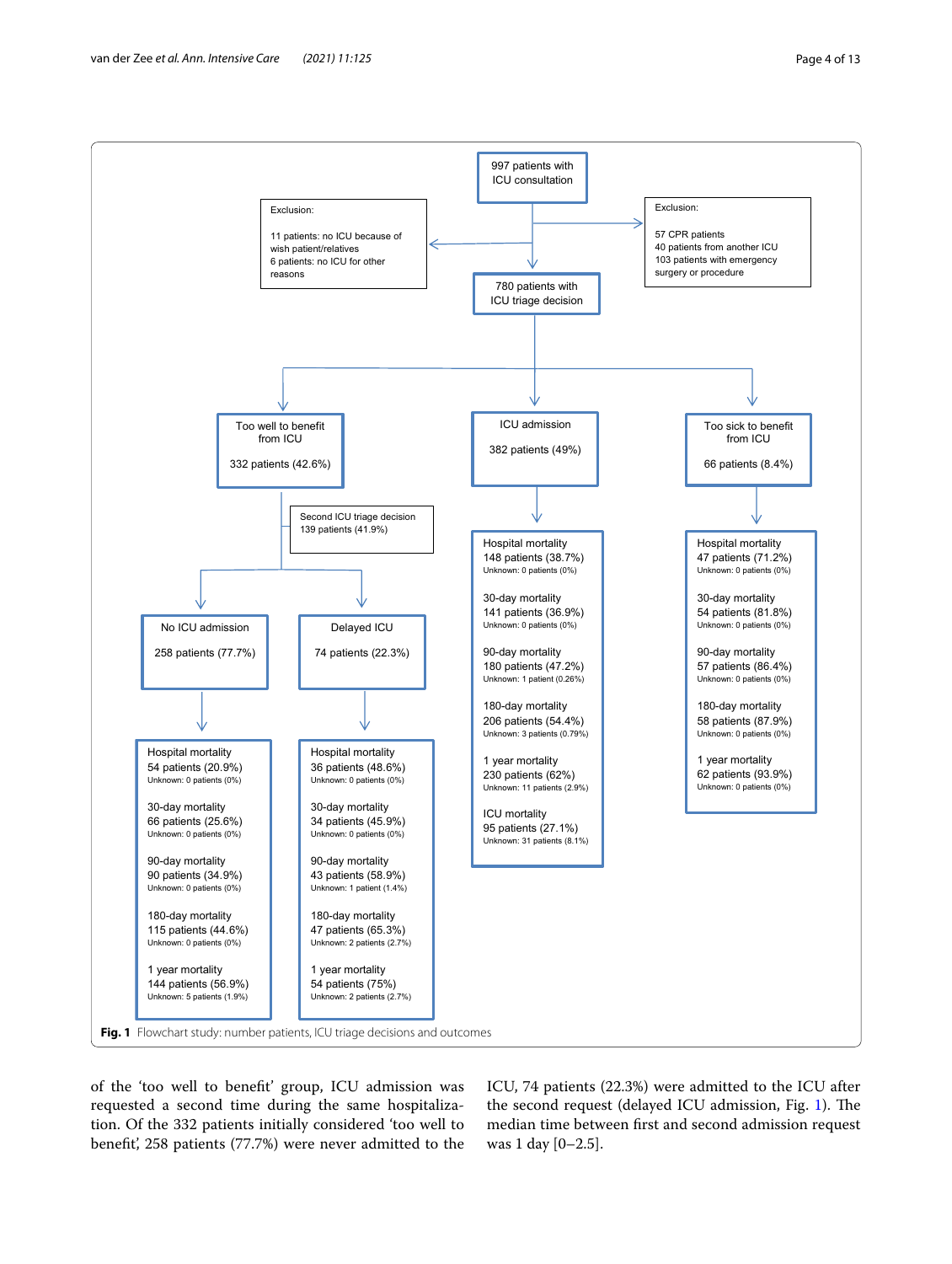<span id="page-4-0"></span>

|                                         | <b>Total study</b><br>population<br>$N = 780$ | Too well to benefit-<br>No ICU<br>$N = 258$ | Too well to benefit-<br>Delayed ICU<br>$N = 74$ | ICU<br>$N = 382$ | Too sick to benefit p-value<br>$N = 66$ |            |
|-----------------------------------------|-----------------------------------------------|---------------------------------------------|-------------------------------------------------|------------------|-----------------------------------------|------------|
| Age                                     | 64 [56-70]                                    | 63 [54-69]                                  | 66 [59-70]                                      | 65 [58-72]       | 63 [56-70]                              | $0.04*$    |
| Male                                    | 499 (64%)                                     | 166 (64.3%)                                 | 44 (59.5%)                                      | 248 (64.9%)      | 41 (62.1%)                              | 0.82       |
| Solid malignancy                        | 503 (64.7%)                                   | 163 (63.2%)                                 | 41 (55.4%)                                      | 244 (63.9%)      | 55 (83.3%)                              | $0.005*$   |
| Hematological malig-<br>nancy           | 274 (35.3%)                                   | 94 (36.4%)                                  | 33 (44.6%)                                      | 136 (35.6%)      | 11 (16.7%)                              |            |
| Both                                    | $3(0.4\%)$                                    | $1(0.4\%)$                                  |                                                 | $2(0.5\%)$       |                                         |            |
| Metastatic solid<br>malignancy          | 245 (31.4%)                                   | 75 (29.1%)                                  | 20 (27%)                                        | 108 (28.3%)      | 42 (63.6%)                              | $< 0.001*$ |
| Cancer recurrence                       | 71 (9.1%)                                     | 33 (12.8%)                                  | 5(6.8%)                                         | 27 (7.1%)        | $6(9.1\%)$                              | 0.09       |
| Uncontrolled cancer                     | 408 (52.4%)                                   | 145 (56.2%)                                 | 33 (44.6%)                                      | 173 (45.4%)      | 57 (86.4%)                              | $< 0.001*$ |
| CCI                                     | $4[2-6]$                                      | $4[2-6]$                                    | $3[2-6]$                                        | $4[2-6]$         | $6[4-7]$                                | $< 0.001*$ |
| ECOG PS before<br>hospital              | $1[1-2]$                                      | $1[1-2]$                                    | $1[1-1]$                                        | $1 [0-2]$        | $2[1-3]$                                | $< 0.001*$ |
| 0                                       | 181 (23.2%)                                   | 54 (20.9%)                                  | 17 (23%)                                        | 108 (28.3%)      | 2(3%)                                   |            |
| 1                                       | 298 (38.2%)                                   | 93 (36%)                                    | 39 (52.7%)                                      | 148 (38.7%)      | 18 (27.3%)                              |            |
| $\overline{2}$                          | 191 (24.5%)                                   | 74 (28.7%)                                  | 15 (20.3%)                                      | 81 (21.2%)       | 21 (31.8%)                              |            |
| 3                                       | 90 (11.5%)                                    | 31 (12%)                                    | $3(4.1\%)$                                      | 36 (9.4%)        | 20 (30.3%)                              |            |
| 4                                       | 15 (1.9%)                                     | $5(1.9\%)$                                  | $0(0\%)$                                        | $6(1.6\%)$       | $4(6.1\%)$                              |            |
| Unknown                                 | $5(0.6\%)$                                    | $1(0.4\%)$                                  | $0(0\%)$                                        | $3(0.8\%)$       | 1(1.5%)                                 |            |
| <b>MEWS</b>                             | $5 [3 - 6]$                                   | $4[2-6]$                                    | $5[4-7]$                                        | $5[4-7]$         | $5[3-6]$                                | $< 0.001*$ |
| Unknown                                 | 80 (10.3%)                                    | 14.(5.4%)                                   | $4(5.4\%)$                                      | 54 (14.1%)       | 8 (12.1%)                               |            |
| Cancer treatment<br>before ICU          | 684 (88%)                                     | 223 (86.8%)                                 | 65 (87.8%)                                      | 343 (90.3%)      | 53 (80.3%)                              | 0.12       |
| Unknown                                 | $3(0.4\%)$                                    |                                             |                                                 |                  |                                         |            |
| Immunocompro-<br>mised                  | 560 (71.8%)                                   | 199 (77.1%)                                 | 49 (66.2%)                                      | 265 (69.4%)      | 47 (71.2%)                              | 0.13       |
| Year ICU consult                        |                                               |                                             |                                                 |                  |                                         | 0.20       |
| 2016                                    | 214 (27.4%)                                   | 67 (26%)                                    | 22 (29.7%)                                      | 114 (29.8%)      | 11 (16.7%)                              |            |
| 2017                                    | 204 (26.2%)                                   | 62 (24%)                                    | 18 (24.3%)                                      | 108 (28.3%)      | 16 (24.2%)                              |            |
| 2018                                    | 222 (28.5%)                                   | 78 (30.2%)                                  | 18 (24.3%)                                      | 99 (25.9%)       | 27 (40.9%)                              |            |
| 2019                                    | 140 (17.9%)                                   | 51 (19.8%)                                  | 16 (21.6%)                                      | 61 (16%)         | 12 (18.2%)                              |            |
| Earlier ICU admission<br>before consult | 77 (9.9%)                                     | 24 (9.3%)                                   | 8 (10.8%)                                       | 45 (11.8%)       | $0(0\%)$                                | $0.03*$    |
| One ICU physician                       | 318 (40.8%)                                   | 109 (42.2%)                                 | 35 (47.3%)                                      | 158 (41.4%)      | 16 (24.2%)                              | $0.007*$   |
| Two ICU physicians                      | 385 (49.4%)                                   | 130 (50.4%)                                 | 37 (50%)                                        | 176 (46.1%)      | 42 (63.6%)                              |            |
| More than two ICU<br>physicians         | 77 (9.9%)                                     | 19 (7.4%)                                   | 2(2.7%)                                         | 48 (12.6%)       | 8 (12.1%)                               |            |
| One referring physi-<br>cian (ref)      | 164 (21.2%)                                   | 59 (23%)                                    | 19 (26%)                                        | 80 (21.2%)       | $6(9.1\%)$                              | $< 0.001*$ |
| Two referring physi-<br>cians           | 496 (64.2%)                                   | 175 (68.1%)                                 | 41 (56.2%)                                      | 240 (63.7%)      | 40 (60.6%)                              |            |
| More than two refer-<br>ring physicians | 113 (14.6%)                                   | 23 (8.9%)                                   | 13 (17.8%)                                      | 57 (15.1%)       | 20 (30.3%)                              |            |
| Location consult                        |                                               |                                             |                                                 |                  |                                         | $< 0.001*$ |
| Emergency room<br>(ref)                 | 137 (17.6%)                                   | 30 (11.6%)                                  | 4 (5.4%)                                        | 81 (21.2%)       | 22 (33.3%)                              |            |
| Ward                                    | 483 (61.9%)                                   | 197 (76.4%)                                 | 55 (74.3%)                                      | 190 (49.7%)      | 41 (62.1%)                              |            |
| Other                                   | 160 (20.5%)                                   | 31 (12%)                                    | 15 (20.3%)                                      | 111 (29.1%)      | 3(4.5%)                                 |            |
| On-hours (ref)                          | 315 (40.4%)                                   | 95 (36.8%)                                  | 27 (36.5%)                                      | 163 (42.7%)      | 30 (45.5%)                              | 0.34       |
| Off-hours                               | 465(59.6%)                                    | 163 (63.2%)                                 | 47 (63.5%)                                      | 219 (57.3%)      | 36 (54.5%)                              |            |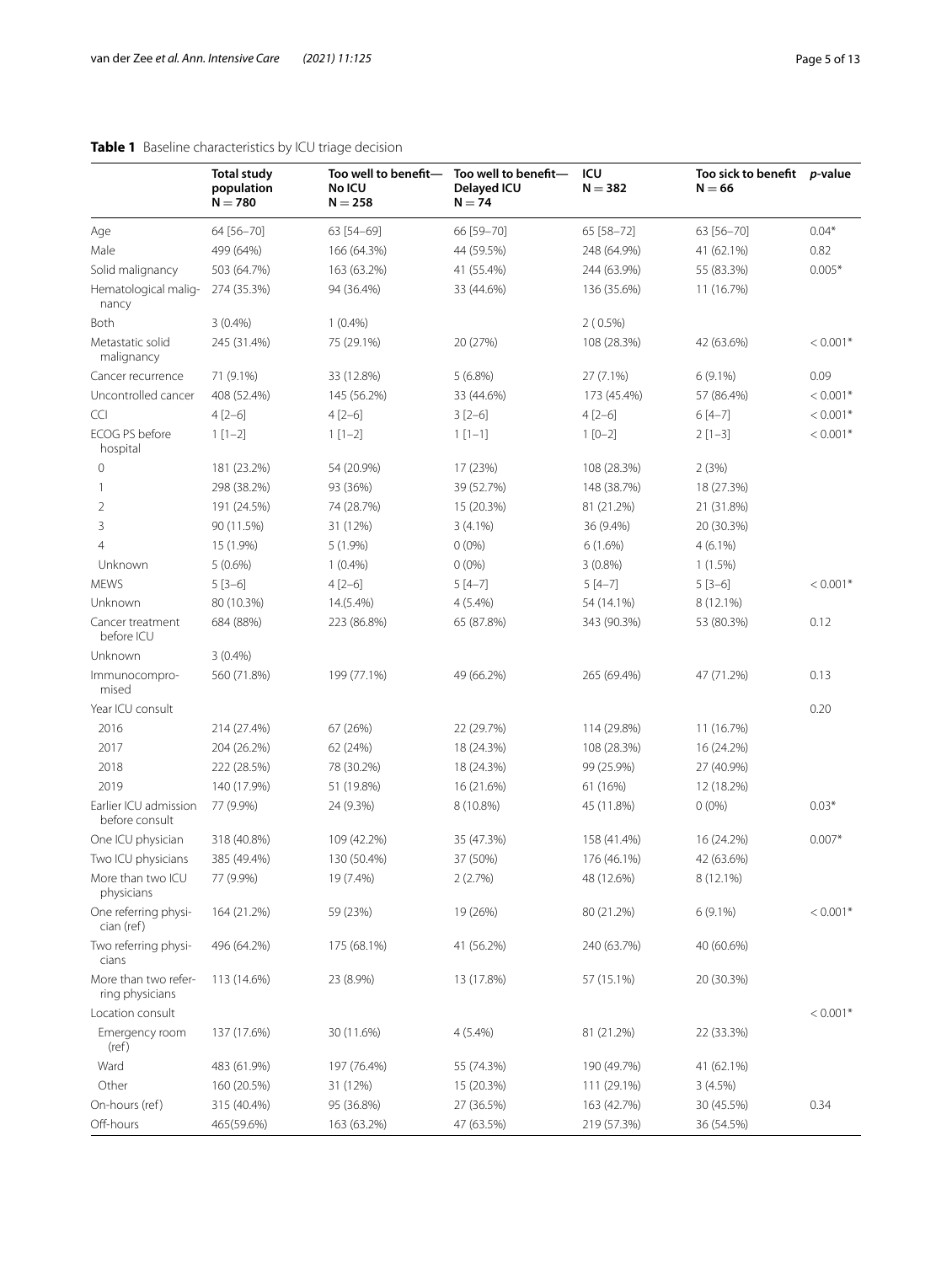|                                | <b>Total study</b><br>population<br>$N = 780$ | Too well to benefit-<br><b>No ICU</b><br>$N = 258$ | Too well to benefit-<br>Delayed ICU<br>$N = 74$ | ICU<br>$N = 382$ | Too sick to benefit<br>$N = 66$ | <i>p</i> -value |
|--------------------------------|-----------------------------------------------|----------------------------------------------------|-------------------------------------------------|------------------|---------------------------------|-----------------|
| Weekend                        | 244 (31.3%)                                   | 77 (29.8%)                                         | 25 (33.8%)                                      | 118 (30.9%)      | 24 (36.4%)                      | 0.73            |
| Consult reason                 |                                               |                                                    |                                                 |                  |                                 |                 |
| Shock                          | 150 (19.2%)                                   | 30 (11.6%)                                         | $5(6.8\%)$                                      | 103 (27%)        | 12 (18.2%)                      | $< 0.001*$      |
| Respiratory insuf-<br>ficiency | 483 (61.9%)                                   | 147 (57%)                                          | 50 (67.6%)                                      | 242 (63.4%)      | 44 (66.7%)                      | 0.20            |
| Altered conscious-<br>ness     | 139 (17.8%)                                   | 36 (14.0%)                                         | 7(9.5%)                                         | 80 (20.9%)       | 16 (24.2%)                      | $0.01*$         |
| Sepsis                         | 214 (27.4%)                                   | 47 (18.2%)                                         | 22 (29.7%)                                      | 135 (35.3%)      | 10 (15.2%)                      | $< 0.001*$      |
| Acute kidney injury            | 94 (12.1%)                                    | 18 (7%)                                            | 10 (13.5%)                                      | 60 (15.7%)       | $6(9.1\%)$                      | $0.008*$        |
| High MEWS                      | 23 (2.9%)                                     | 16 (6.2%)                                          | $3(4.1\%)$                                      | $2(0.5\%)$       | 2(3%)                           | $0.001*$        |
| Hemodynamic<br>instability     | 280 (35.9%)                                   | 86 (33.3%)                                         | 21 (28.4%)                                      | 152 (39.8%)      | 21 (31.8%)                      | 0.14            |
| Other                          | 99 (12.7%)                                    | 42 (16.3%)                                         | $9(12.2\%)$                                     | 36 (9.4%)        | 12 (18.2%)                      | 0.05            |

### **Table 1** (continued)

Table shows data of frst ICU consultation of the hospital admission

A *p*-value of < 0.05 is considered significant (marked by an \*)

*CCI* Charlson Comorbidity Index, *ECOG PS* Eastern Cooperative Oncology Group Performance Status, *MEWS* Modifed Early Warning Score, *On-hours* during dayshift

Patient characteristics, severity of illness scores and admission consultation characteristics of the total study population and the 4 groups are shown in Table [1](#page-4-0). The diferent types of cancer are reported in Additional file [1](#page-10-0): Table S1. The 'too sick to benefit' group had more patients with solid malignancy, metastatic disease and uncontrolled cancer when compared to the other groups. In addition, the CCI and ECOG performance status were higher in patients 'too sick to beneft' than in the other groups. The MEWS was the lowest in patients 'too well to beneft', and comparable in the other 3 groups.

Patients 'too sick to beneft' were more often seen in the emergency room, and more physicians, both referring and ICU physicians, were involved in the decisionmaking. Reasons for ICU admission consultation difered between groups (Table [1\)](#page-4-0).

In Additional file [2](#page-10-1): Table S2, data of patients (e.g., APACHE IV score and length of ICU stay) are shown.

Mortality rates of the 4 groups are shown in Fig. [1](#page-3-0). The crude 30-day mortality of patients 'too well to beneft' was 30.1%, in patients admitted to the ICU 36.9%, and in patients 'too sick to benefit'  $81.8\%$  (Fig. [1\)](#page-3-0). The 30-day mortality was 25.6% in patients 'too well to beneft, never admitted to the ICU', and 45.9% in patients with a delayed ICU admission.

### **Primary and secondary outcome**

The results of the univariable and multivariable logistic regression analysis with 30-day mortality as endpoint are provided in Table  $2$ . The following factors of the

multivariable analysis were associated with 30-day mortality: age, a hematological type of cancer, uncontrolled cancer, ECOG PS of 2, 3 and 4, MEWS, ICU triage decisions 'delayed ICU admission' and 'too sick to beneft', ICU consultations during off-hours, 'altered consciousness' as reason for ICU admission request and 'AKI' as reason for ICU admission request.

We presented in Tables  $3$  and  $4$  a comparison between patients immediately admitted to the ICU and patients with a delayed ICU admission, and a comparison between patients with a consultation during on-hours and patients with a consultation during off-hours.

In Additional fle [3](#page-10-3): Table S3, multivariable analyses of 90-day mortality, 180-day mortality and 1-year mortality are shown. Delayed ICU admission remained associated with mortality, while the efect of on-hours compared to of-hours disappeared.

In Additional fle [4:](#page-10-4) Table S4, MEWS, number of consultations during on-hours and consult reasons of the second ICU admission consultation for patients with a delayed ICU admission are shown. The MEWS of patients during the second consultation was comparable to the MEWS of the frst consultation, a second consultation was more often performed during on-hours.

Last, in Additional fle [5](#page-10-5): Table S5 and Additional fle [6](#page-10-6): Table S6, crude mortality rates by ICU triage decision for patients with solid cancer and patients with a hematological malignancy separately are shown.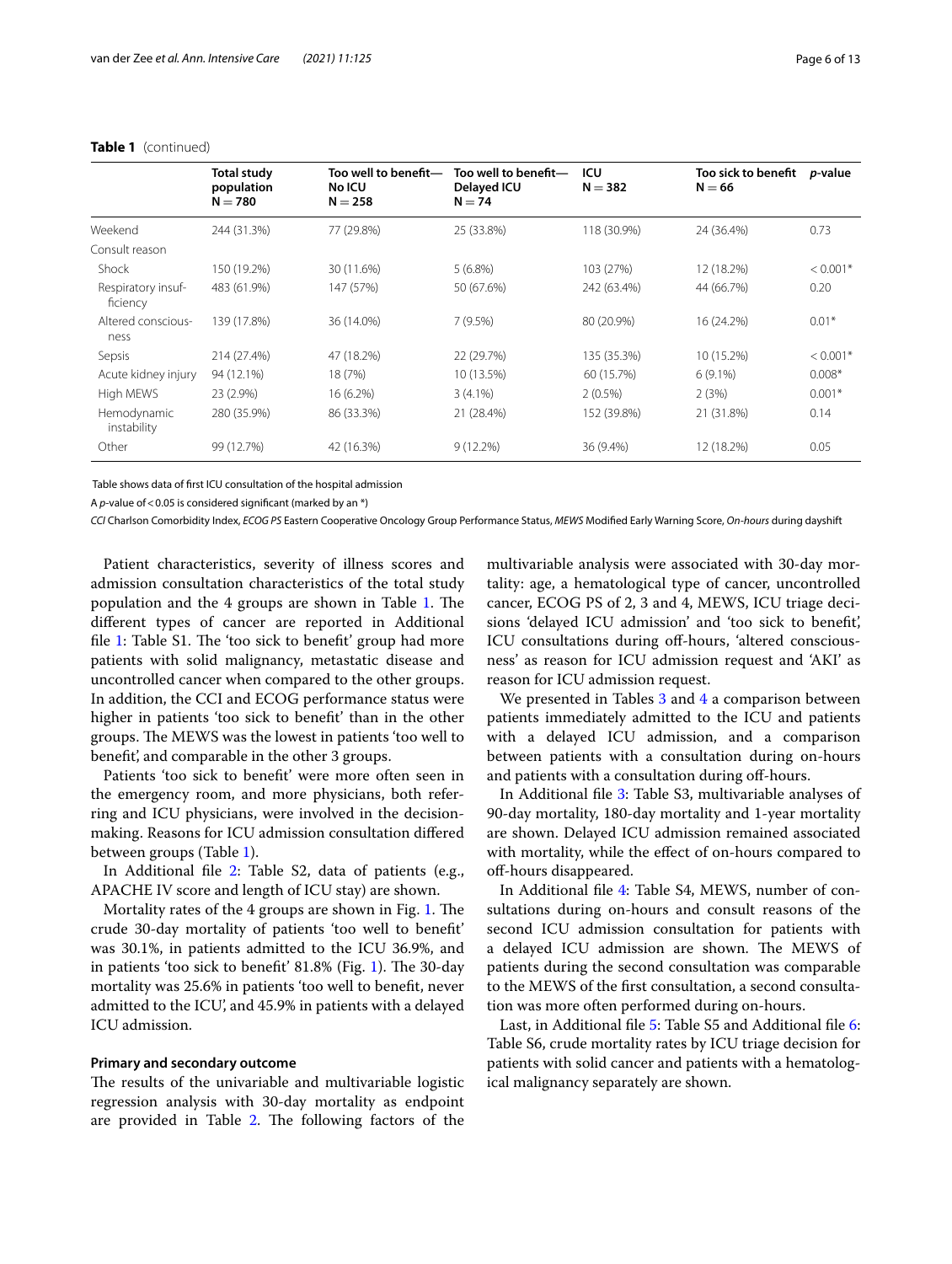<span id="page-6-0"></span>

| <b>Mortality</b><br>Odds ratio<br>Odds ratio<br>95% CI<br>p-value<br>95% CI<br>Age<br>1.02<br>$1.01 - 1.03$<br>$0.001*$<br>1.04<br>$1.02 - 1.05$<br>Male<br>192 (38.5%)<br>1.08<br>$0.80 - 1.46$<br>0.61<br>Solid malignancy (ref)<br>176 (35%)<br>Hematological malignancy<br>$0.03*$<br>117 (42.7%)<br>1.39<br>$1.02 - 1.87$<br>1.63<br>$1.02 - 2.60$<br>Metastatic disease<br>1.23<br>$0.91 - 1.68$<br>0.19<br>1.05<br>$0.56 - 1.96$<br>101 (41.2%)<br>Cancer recurrence<br>32 (45.1%)<br>1.39<br>$0.85 - 2.27$<br>0.19<br>1.39<br>$0.74 - 2.60$<br>Controlled cancer (ref)<br>98 (26.4%)<br>Uncontrolled cancer<br>197 (48.3%)<br>2.60<br>$1.92 - 3.52$<br>$< 0.001*$<br>2.30<br>$1.54 - 3.41$<br>1.08<br>$0.02*$<br>1.02<br>$0.89 - 1.15$<br><b>CCI</b><br>$1.01 - 1.15$<br>ECOG PS before hospital admission<br>$0$ (ref)<br>47 (26%)<br>$0.02*$<br>1.33<br>1<br>107 (35.9%)<br>1.60<br>$1.06 - 2.40$<br>$0.81 - 2.18$<br>$\overline{2}$<br>2.15<br>$1.38 - 3.33$<br>$0.001*$<br>1.84<br>$1.07 - 3.19$<br>82 (42.9%)<br>3<br>2.73<br>2.40<br>44 (48.9%)<br>$1.61 - 4.64$<br>$< 0.001*$<br>$1.21 - 4.77$<br>18.53<br>4.03-85.19<br>4<br>13 (86.7%)<br>$< 0.001*$<br>12.42<br>2.34-65.93<br><b>MEWS</b><br>1.13<br>$1.05 - 1.20$<br>$< 0.001*$<br>1.13<br>$1.04 - 1.23$<br>0.77<br>$0.50 - 1.20$<br>0.25<br>252 (36.8%)<br>Cancer treatment<br>1.09<br>0.61<br>Immunocompromised<br>214 (38.2%)<br>$0.79 - 1.51$<br>ICU triage decision<br>ICU admission (ref)<br>141 (36.9%)<br>Too well to benefit-no ICU admission<br>66 (25.6%)<br>0.59<br>$0.003*$<br>0.66<br>$0.42 - 0.83$<br>$0.42 - 1.04$<br>Too well to benefit-delayed ICU<br>34 (45.9%)<br>1.45<br>$0.88 - 2.40$<br>0.15<br>1.83<br>$1.00 - 3.33$<br>Too sick to benefit<br>7.69<br>$< 0.001*$<br>7.78<br>3.38-17.89<br>54 (81.8%)<br>3.98-14.87<br>Year ICU consult<br>2016 (ref)<br>78 (36.4%)<br>$\overline{\phantom{0}}$<br>$\overline{\phantom{a}}$<br>2017<br>1.06<br>$0.71 - 1.57$<br>0.78<br>77 (37.7%)<br>2018<br>87 (39.2%)<br>1.12<br>$0.76 - 1.66$<br>0.56<br>2019<br>53 (37.9%)<br>1.06<br>$0.68 - 1.65$<br>0.79<br>Earlier ICU admission before consult<br>18 (23.4%)<br>0.47<br>$0.27 - 0.81$<br>$0.007*$<br>0.82<br>$0.41 - 1.64$<br>One ICU physician (ref)<br>109 (34.3%)<br>Two ICU physicians<br>0.97<br>155 (40.3%)<br>1.29<br>$0.95 - 1.76$<br>0.10<br>$0.64 - 1.46$<br>More than two ICU physicians<br>1.29<br>0.33<br>0.95<br>31 (40.3%)<br>$0.78 - 2.15$<br>$0.48 - 1.87$<br>One referring physician (ref)<br>53 (32.3%)<br>Two referring physicians<br>$0.93 - 1.97$<br>0.11<br>1.27<br>$0.80 - 2.03$<br>195 (39.3%)<br>1.36<br>More than two referring physicians<br>45 (39.8%)<br>1.39<br>$0.84 - 2.28$<br>0.20<br>1.24<br>$0.64 - 2.38$<br>Location consult<br>57 (41.6%)<br>Emergency room (ref)<br>$\qquad \qquad -$<br>$\overline{\phantom{0}}$<br>Ward<br>188 (38.9%)<br>0.89<br>$0.61 - 1.32$<br>0.57<br>1.42<br>$0.86 - 2.35$<br>Other<br>0.64<br>$0.40 - 1.03$<br>0.07<br>1.70<br>$0.90 - 3.20$<br>50 (31.3%)<br>On-hours (ref)<br>103 (32.7%)<br>Off-hours<br>$0.02*$<br>1.61<br>192 (41.3%)<br>1.45<br>$1.07 - 1.95$<br>$1.09 - 2.38$<br>Weekend<br>95 (38.9%)<br>1.07<br>0.67<br>$0.79 - 1.46$<br>Consult reason<br>Shock<br>68 (45.3%)<br>2.49<br>$0.001*$<br>1.78<br>$0.97 - 3.26$<br>1.48-4.19<br>Respiratory insufficiency<br>1.48<br>$0.04*$<br>1.18<br>188 (38.9%)<br>$1.02 - 2.17$<br>$0.77 - 1.83$<br>2.12<br>$0.001*$<br>1.73<br>Altered consciousness<br>68 (48.9%)<br>$1.35 - 3.34$<br>$1.06 - 2.83$<br>1.28<br>0.25<br>Sepsis<br>87 (40.7%)<br>$0.84 - 1.97$<br>2.70<br>$< 0.001*$<br>2.47<br>Acute kidney injury<br>50 (53.2%)<br>$1.65 - 4.41$<br>$1.41 - 4.34$ | 30-day | Univariable analysis |  |  | Multivariable analysis |  |            |
|-------------------------------------------------------------------------------------------------------------------------------------------------------------------------------------------------------------------------------------------------------------------------------------------------------------------------------------------------------------------------------------------------------------------------------------------------------------------------------------------------------------------------------------------------------------------------------------------------------------------------------------------------------------------------------------------------------------------------------------------------------------------------------------------------------------------------------------------------------------------------------------------------------------------------------------------------------------------------------------------------------------------------------------------------------------------------------------------------------------------------------------------------------------------------------------------------------------------------------------------------------------------------------------------------------------------------------------------------------------------------------------------------------------------------------------------------------------------------------------------------------------------------------------------------------------------------------------------------------------------------------------------------------------------------------------------------------------------------------------------------------------------------------------------------------------------------------------------------------------------------------------------------------------------------------------------------------------------------------------------------------------------------------------------------------------------------------------------------------------------------------------------------------------------------------------------------------------------------------------------------------------------------------------------------------------------------------------------------------------------------------------------------------------------------------------------------------------------------------------------------------------------------------------------------------------------------------------------------------------------------------------------------------------------------------------------------------------------------------------------------------------------------------------------------------------------------------------------------------------------------------------------------------------------------------------------------------------------------------------------------------------------------------------------------------------------------------------------------------------------------------------------------------------------------------------------------------------------------------------------------------------------------------------------------------------------------------------------------------------------------------------------------------------------------------------------------------------------------------------------------------------------------------------------------------------------------------------------------------------------------------------------------------------------------------------|--------|----------------------|--|--|------------------------|--|------------|
|                                                                                                                                                                                                                                                                                                                                                                                                                                                                                                                                                                                                                                                                                                                                                                                                                                                                                                                                                                                                                                                                                                                                                                                                                                                                                                                                                                                                                                                                                                                                                                                                                                                                                                                                                                                                                                                                                                                                                                                                                                                                                                                                                                                                                                                                                                                                                                                                                                                                                                                                                                                                                                                                                                                                                                                                                                                                                                                                                                                                                                                                                                                                                                                                                                                                                                                                                                                                                                                                                                                                                                                                                                                                                     |        |                      |  |  |                        |  | p-value    |
|                                                                                                                                                                                                                                                                                                                                                                                                                                                                                                                                                                                                                                                                                                                                                                                                                                                                                                                                                                                                                                                                                                                                                                                                                                                                                                                                                                                                                                                                                                                                                                                                                                                                                                                                                                                                                                                                                                                                                                                                                                                                                                                                                                                                                                                                                                                                                                                                                                                                                                                                                                                                                                                                                                                                                                                                                                                                                                                                                                                                                                                                                                                                                                                                                                                                                                                                                                                                                                                                                                                                                                                                                                                                                     |        |                      |  |  |                        |  | $< 0.001*$ |
|                                                                                                                                                                                                                                                                                                                                                                                                                                                                                                                                                                                                                                                                                                                                                                                                                                                                                                                                                                                                                                                                                                                                                                                                                                                                                                                                                                                                                                                                                                                                                                                                                                                                                                                                                                                                                                                                                                                                                                                                                                                                                                                                                                                                                                                                                                                                                                                                                                                                                                                                                                                                                                                                                                                                                                                                                                                                                                                                                                                                                                                                                                                                                                                                                                                                                                                                                                                                                                                                                                                                                                                                                                                                                     |        |                      |  |  |                        |  |            |
|                                                                                                                                                                                                                                                                                                                                                                                                                                                                                                                                                                                                                                                                                                                                                                                                                                                                                                                                                                                                                                                                                                                                                                                                                                                                                                                                                                                                                                                                                                                                                                                                                                                                                                                                                                                                                                                                                                                                                                                                                                                                                                                                                                                                                                                                                                                                                                                                                                                                                                                                                                                                                                                                                                                                                                                                                                                                                                                                                                                                                                                                                                                                                                                                                                                                                                                                                                                                                                                                                                                                                                                                                                                                                     |        |                      |  |  |                        |  |            |
|                                                                                                                                                                                                                                                                                                                                                                                                                                                                                                                                                                                                                                                                                                                                                                                                                                                                                                                                                                                                                                                                                                                                                                                                                                                                                                                                                                                                                                                                                                                                                                                                                                                                                                                                                                                                                                                                                                                                                                                                                                                                                                                                                                                                                                                                                                                                                                                                                                                                                                                                                                                                                                                                                                                                                                                                                                                                                                                                                                                                                                                                                                                                                                                                                                                                                                                                                                                                                                                                                                                                                                                                                                                                                     |        |                      |  |  |                        |  | $0.04*$    |
|                                                                                                                                                                                                                                                                                                                                                                                                                                                                                                                                                                                                                                                                                                                                                                                                                                                                                                                                                                                                                                                                                                                                                                                                                                                                                                                                                                                                                                                                                                                                                                                                                                                                                                                                                                                                                                                                                                                                                                                                                                                                                                                                                                                                                                                                                                                                                                                                                                                                                                                                                                                                                                                                                                                                                                                                                                                                                                                                                                                                                                                                                                                                                                                                                                                                                                                                                                                                                                                                                                                                                                                                                                                                                     |        |                      |  |  |                        |  | 0.89       |
|                                                                                                                                                                                                                                                                                                                                                                                                                                                                                                                                                                                                                                                                                                                                                                                                                                                                                                                                                                                                                                                                                                                                                                                                                                                                                                                                                                                                                                                                                                                                                                                                                                                                                                                                                                                                                                                                                                                                                                                                                                                                                                                                                                                                                                                                                                                                                                                                                                                                                                                                                                                                                                                                                                                                                                                                                                                                                                                                                                                                                                                                                                                                                                                                                                                                                                                                                                                                                                                                                                                                                                                                                                                                                     |        |                      |  |  |                        |  | 0.31       |
|                                                                                                                                                                                                                                                                                                                                                                                                                                                                                                                                                                                                                                                                                                                                                                                                                                                                                                                                                                                                                                                                                                                                                                                                                                                                                                                                                                                                                                                                                                                                                                                                                                                                                                                                                                                                                                                                                                                                                                                                                                                                                                                                                                                                                                                                                                                                                                                                                                                                                                                                                                                                                                                                                                                                                                                                                                                                                                                                                                                                                                                                                                                                                                                                                                                                                                                                                                                                                                                                                                                                                                                                                                                                                     |        |                      |  |  |                        |  |            |
|                                                                                                                                                                                                                                                                                                                                                                                                                                                                                                                                                                                                                                                                                                                                                                                                                                                                                                                                                                                                                                                                                                                                                                                                                                                                                                                                                                                                                                                                                                                                                                                                                                                                                                                                                                                                                                                                                                                                                                                                                                                                                                                                                                                                                                                                                                                                                                                                                                                                                                                                                                                                                                                                                                                                                                                                                                                                                                                                                                                                                                                                                                                                                                                                                                                                                                                                                                                                                                                                                                                                                                                                                                                                                     |        |                      |  |  |                        |  | $< 0.001*$ |
|                                                                                                                                                                                                                                                                                                                                                                                                                                                                                                                                                                                                                                                                                                                                                                                                                                                                                                                                                                                                                                                                                                                                                                                                                                                                                                                                                                                                                                                                                                                                                                                                                                                                                                                                                                                                                                                                                                                                                                                                                                                                                                                                                                                                                                                                                                                                                                                                                                                                                                                                                                                                                                                                                                                                                                                                                                                                                                                                                                                                                                                                                                                                                                                                                                                                                                                                                                                                                                                                                                                                                                                                                                                                                     |        |                      |  |  |                        |  | 0.82       |
|                                                                                                                                                                                                                                                                                                                                                                                                                                                                                                                                                                                                                                                                                                                                                                                                                                                                                                                                                                                                                                                                                                                                                                                                                                                                                                                                                                                                                                                                                                                                                                                                                                                                                                                                                                                                                                                                                                                                                                                                                                                                                                                                                                                                                                                                                                                                                                                                                                                                                                                                                                                                                                                                                                                                                                                                                                                                                                                                                                                                                                                                                                                                                                                                                                                                                                                                                                                                                                                                                                                                                                                                                                                                                     |        |                      |  |  |                        |  |            |
|                                                                                                                                                                                                                                                                                                                                                                                                                                                                                                                                                                                                                                                                                                                                                                                                                                                                                                                                                                                                                                                                                                                                                                                                                                                                                                                                                                                                                                                                                                                                                                                                                                                                                                                                                                                                                                                                                                                                                                                                                                                                                                                                                                                                                                                                                                                                                                                                                                                                                                                                                                                                                                                                                                                                                                                                                                                                                                                                                                                                                                                                                                                                                                                                                                                                                                                                                                                                                                                                                                                                                                                                                                                                                     |        |                      |  |  |                        |  |            |
|                                                                                                                                                                                                                                                                                                                                                                                                                                                                                                                                                                                                                                                                                                                                                                                                                                                                                                                                                                                                                                                                                                                                                                                                                                                                                                                                                                                                                                                                                                                                                                                                                                                                                                                                                                                                                                                                                                                                                                                                                                                                                                                                                                                                                                                                                                                                                                                                                                                                                                                                                                                                                                                                                                                                                                                                                                                                                                                                                                                                                                                                                                                                                                                                                                                                                                                                                                                                                                                                                                                                                                                                                                                                                     |        |                      |  |  |                        |  | 0.27       |
|                                                                                                                                                                                                                                                                                                                                                                                                                                                                                                                                                                                                                                                                                                                                                                                                                                                                                                                                                                                                                                                                                                                                                                                                                                                                                                                                                                                                                                                                                                                                                                                                                                                                                                                                                                                                                                                                                                                                                                                                                                                                                                                                                                                                                                                                                                                                                                                                                                                                                                                                                                                                                                                                                                                                                                                                                                                                                                                                                                                                                                                                                                                                                                                                                                                                                                                                                                                                                                                                                                                                                                                                                                                                                     |        |                      |  |  |                        |  | $0.03*$    |
|                                                                                                                                                                                                                                                                                                                                                                                                                                                                                                                                                                                                                                                                                                                                                                                                                                                                                                                                                                                                                                                                                                                                                                                                                                                                                                                                                                                                                                                                                                                                                                                                                                                                                                                                                                                                                                                                                                                                                                                                                                                                                                                                                                                                                                                                                                                                                                                                                                                                                                                                                                                                                                                                                                                                                                                                                                                                                                                                                                                                                                                                                                                                                                                                                                                                                                                                                                                                                                                                                                                                                                                                                                                                                     |        |                      |  |  |                        |  | $0.01*$    |
|                                                                                                                                                                                                                                                                                                                                                                                                                                                                                                                                                                                                                                                                                                                                                                                                                                                                                                                                                                                                                                                                                                                                                                                                                                                                                                                                                                                                                                                                                                                                                                                                                                                                                                                                                                                                                                                                                                                                                                                                                                                                                                                                                                                                                                                                                                                                                                                                                                                                                                                                                                                                                                                                                                                                                                                                                                                                                                                                                                                                                                                                                                                                                                                                                                                                                                                                                                                                                                                                                                                                                                                                                                                                                     |        |                      |  |  |                        |  | $0.003*$   |
|                                                                                                                                                                                                                                                                                                                                                                                                                                                                                                                                                                                                                                                                                                                                                                                                                                                                                                                                                                                                                                                                                                                                                                                                                                                                                                                                                                                                                                                                                                                                                                                                                                                                                                                                                                                                                                                                                                                                                                                                                                                                                                                                                                                                                                                                                                                                                                                                                                                                                                                                                                                                                                                                                                                                                                                                                                                                                                                                                                                                                                                                                                                                                                                                                                                                                                                                                                                                                                                                                                                                                                                                                                                                                     |        |                      |  |  |                        |  | $0.006*$   |
|                                                                                                                                                                                                                                                                                                                                                                                                                                                                                                                                                                                                                                                                                                                                                                                                                                                                                                                                                                                                                                                                                                                                                                                                                                                                                                                                                                                                                                                                                                                                                                                                                                                                                                                                                                                                                                                                                                                                                                                                                                                                                                                                                                                                                                                                                                                                                                                                                                                                                                                                                                                                                                                                                                                                                                                                                                                                                                                                                                                                                                                                                                                                                                                                                                                                                                                                                                                                                                                                                                                                                                                                                                                                                     |        |                      |  |  |                        |  |            |
|                                                                                                                                                                                                                                                                                                                                                                                                                                                                                                                                                                                                                                                                                                                                                                                                                                                                                                                                                                                                                                                                                                                                                                                                                                                                                                                                                                                                                                                                                                                                                                                                                                                                                                                                                                                                                                                                                                                                                                                                                                                                                                                                                                                                                                                                                                                                                                                                                                                                                                                                                                                                                                                                                                                                                                                                                                                                                                                                                                                                                                                                                                                                                                                                                                                                                                                                                                                                                                                                                                                                                                                                                                                                                     |        |                      |  |  |                        |  |            |
|                                                                                                                                                                                                                                                                                                                                                                                                                                                                                                                                                                                                                                                                                                                                                                                                                                                                                                                                                                                                                                                                                                                                                                                                                                                                                                                                                                                                                                                                                                                                                                                                                                                                                                                                                                                                                                                                                                                                                                                                                                                                                                                                                                                                                                                                                                                                                                                                                                                                                                                                                                                                                                                                                                                                                                                                                                                                                                                                                                                                                                                                                                                                                                                                                                                                                                                                                                                                                                                                                                                                                                                                                                                                                     |        |                      |  |  |                        |  |            |
|                                                                                                                                                                                                                                                                                                                                                                                                                                                                                                                                                                                                                                                                                                                                                                                                                                                                                                                                                                                                                                                                                                                                                                                                                                                                                                                                                                                                                                                                                                                                                                                                                                                                                                                                                                                                                                                                                                                                                                                                                                                                                                                                                                                                                                                                                                                                                                                                                                                                                                                                                                                                                                                                                                                                                                                                                                                                                                                                                                                                                                                                                                                                                                                                                                                                                                                                                                                                                                                                                                                                                                                                                                                                                     |        |                      |  |  |                        |  |            |
|                                                                                                                                                                                                                                                                                                                                                                                                                                                                                                                                                                                                                                                                                                                                                                                                                                                                                                                                                                                                                                                                                                                                                                                                                                                                                                                                                                                                                                                                                                                                                                                                                                                                                                                                                                                                                                                                                                                                                                                                                                                                                                                                                                                                                                                                                                                                                                                                                                                                                                                                                                                                                                                                                                                                                                                                                                                                                                                                                                                                                                                                                                                                                                                                                                                                                                                                                                                                                                                                                                                                                                                                                                                                                     |        |                      |  |  |                        |  | 0.08       |
|                                                                                                                                                                                                                                                                                                                                                                                                                                                                                                                                                                                                                                                                                                                                                                                                                                                                                                                                                                                                                                                                                                                                                                                                                                                                                                                                                                                                                                                                                                                                                                                                                                                                                                                                                                                                                                                                                                                                                                                                                                                                                                                                                                                                                                                                                                                                                                                                                                                                                                                                                                                                                                                                                                                                                                                                                                                                                                                                                                                                                                                                                                                                                                                                                                                                                                                                                                                                                                                                                                                                                                                                                                                                                     |        |                      |  |  |                        |  | $0.048*$   |
|                                                                                                                                                                                                                                                                                                                                                                                                                                                                                                                                                                                                                                                                                                                                                                                                                                                                                                                                                                                                                                                                                                                                                                                                                                                                                                                                                                                                                                                                                                                                                                                                                                                                                                                                                                                                                                                                                                                                                                                                                                                                                                                                                                                                                                                                                                                                                                                                                                                                                                                                                                                                                                                                                                                                                                                                                                                                                                                                                                                                                                                                                                                                                                                                                                                                                                                                                                                                                                                                                                                                                                                                                                                                                     |        |                      |  |  |                        |  | $< 0.001*$ |
|                                                                                                                                                                                                                                                                                                                                                                                                                                                                                                                                                                                                                                                                                                                                                                                                                                                                                                                                                                                                                                                                                                                                                                                                                                                                                                                                                                                                                                                                                                                                                                                                                                                                                                                                                                                                                                                                                                                                                                                                                                                                                                                                                                                                                                                                                                                                                                                                                                                                                                                                                                                                                                                                                                                                                                                                                                                                                                                                                                                                                                                                                                                                                                                                                                                                                                                                                                                                                                                                                                                                                                                                                                                                                     |        |                      |  |  |                        |  |            |
|                                                                                                                                                                                                                                                                                                                                                                                                                                                                                                                                                                                                                                                                                                                                                                                                                                                                                                                                                                                                                                                                                                                                                                                                                                                                                                                                                                                                                                                                                                                                                                                                                                                                                                                                                                                                                                                                                                                                                                                                                                                                                                                                                                                                                                                                                                                                                                                                                                                                                                                                                                                                                                                                                                                                                                                                                                                                                                                                                                                                                                                                                                                                                                                                                                                                                                                                                                                                                                                                                                                                                                                                                                                                                     |        |                      |  |  |                        |  |            |
|                                                                                                                                                                                                                                                                                                                                                                                                                                                                                                                                                                                                                                                                                                                                                                                                                                                                                                                                                                                                                                                                                                                                                                                                                                                                                                                                                                                                                                                                                                                                                                                                                                                                                                                                                                                                                                                                                                                                                                                                                                                                                                                                                                                                                                                                                                                                                                                                                                                                                                                                                                                                                                                                                                                                                                                                                                                                                                                                                                                                                                                                                                                                                                                                                                                                                                                                                                                                                                                                                                                                                                                                                                                                                     |        |                      |  |  |                        |  |            |
|                                                                                                                                                                                                                                                                                                                                                                                                                                                                                                                                                                                                                                                                                                                                                                                                                                                                                                                                                                                                                                                                                                                                                                                                                                                                                                                                                                                                                                                                                                                                                                                                                                                                                                                                                                                                                                                                                                                                                                                                                                                                                                                                                                                                                                                                                                                                                                                                                                                                                                                                                                                                                                                                                                                                                                                                                                                                                                                                                                                                                                                                                                                                                                                                                                                                                                                                                                                                                                                                                                                                                                                                                                                                                     |        |                      |  |  |                        |  |            |
|                                                                                                                                                                                                                                                                                                                                                                                                                                                                                                                                                                                                                                                                                                                                                                                                                                                                                                                                                                                                                                                                                                                                                                                                                                                                                                                                                                                                                                                                                                                                                                                                                                                                                                                                                                                                                                                                                                                                                                                                                                                                                                                                                                                                                                                                                                                                                                                                                                                                                                                                                                                                                                                                                                                                                                                                                                                                                                                                                                                                                                                                                                                                                                                                                                                                                                                                                                                                                                                                                                                                                                                                                                                                                     |        |                      |  |  |                        |  |            |
|                                                                                                                                                                                                                                                                                                                                                                                                                                                                                                                                                                                                                                                                                                                                                                                                                                                                                                                                                                                                                                                                                                                                                                                                                                                                                                                                                                                                                                                                                                                                                                                                                                                                                                                                                                                                                                                                                                                                                                                                                                                                                                                                                                                                                                                                                                                                                                                                                                                                                                                                                                                                                                                                                                                                                                                                                                                                                                                                                                                                                                                                                                                                                                                                                                                                                                                                                                                                                                                                                                                                                                                                                                                                                     |        |                      |  |  |                        |  | 0.57       |
|                                                                                                                                                                                                                                                                                                                                                                                                                                                                                                                                                                                                                                                                                                                                                                                                                                                                                                                                                                                                                                                                                                                                                                                                                                                                                                                                                                                                                                                                                                                                                                                                                                                                                                                                                                                                                                                                                                                                                                                                                                                                                                                                                                                                                                                                                                                                                                                                                                                                                                                                                                                                                                                                                                                                                                                                                                                                                                                                                                                                                                                                                                                                                                                                                                                                                                                                                                                                                                                                                                                                                                                                                                                                                     |        |                      |  |  |                        |  |            |
|                                                                                                                                                                                                                                                                                                                                                                                                                                                                                                                                                                                                                                                                                                                                                                                                                                                                                                                                                                                                                                                                                                                                                                                                                                                                                                                                                                                                                                                                                                                                                                                                                                                                                                                                                                                                                                                                                                                                                                                                                                                                                                                                                                                                                                                                                                                                                                                                                                                                                                                                                                                                                                                                                                                                                                                                                                                                                                                                                                                                                                                                                                                                                                                                                                                                                                                                                                                                                                                                                                                                                                                                                                                                                     |        |                      |  |  |                        |  | 0.87       |
|                                                                                                                                                                                                                                                                                                                                                                                                                                                                                                                                                                                                                                                                                                                                                                                                                                                                                                                                                                                                                                                                                                                                                                                                                                                                                                                                                                                                                                                                                                                                                                                                                                                                                                                                                                                                                                                                                                                                                                                                                                                                                                                                                                                                                                                                                                                                                                                                                                                                                                                                                                                                                                                                                                                                                                                                                                                                                                                                                                                                                                                                                                                                                                                                                                                                                                                                                                                                                                                                                                                                                                                                                                                                                     |        |                      |  |  |                        |  | 0.88       |
|                                                                                                                                                                                                                                                                                                                                                                                                                                                                                                                                                                                                                                                                                                                                                                                                                                                                                                                                                                                                                                                                                                                                                                                                                                                                                                                                                                                                                                                                                                                                                                                                                                                                                                                                                                                                                                                                                                                                                                                                                                                                                                                                                                                                                                                                                                                                                                                                                                                                                                                                                                                                                                                                                                                                                                                                                                                                                                                                                                                                                                                                                                                                                                                                                                                                                                                                                                                                                                                                                                                                                                                                                                                                                     |        |                      |  |  |                        |  |            |
|                                                                                                                                                                                                                                                                                                                                                                                                                                                                                                                                                                                                                                                                                                                                                                                                                                                                                                                                                                                                                                                                                                                                                                                                                                                                                                                                                                                                                                                                                                                                                                                                                                                                                                                                                                                                                                                                                                                                                                                                                                                                                                                                                                                                                                                                                                                                                                                                                                                                                                                                                                                                                                                                                                                                                                                                                                                                                                                                                                                                                                                                                                                                                                                                                                                                                                                                                                                                                                                                                                                                                                                                                                                                                     |        |                      |  |  |                        |  | 0.31       |
|                                                                                                                                                                                                                                                                                                                                                                                                                                                                                                                                                                                                                                                                                                                                                                                                                                                                                                                                                                                                                                                                                                                                                                                                                                                                                                                                                                                                                                                                                                                                                                                                                                                                                                                                                                                                                                                                                                                                                                                                                                                                                                                                                                                                                                                                                                                                                                                                                                                                                                                                                                                                                                                                                                                                                                                                                                                                                                                                                                                                                                                                                                                                                                                                                                                                                                                                                                                                                                                                                                                                                                                                                                                                                     |        |                      |  |  |                        |  | 0.53       |
|                                                                                                                                                                                                                                                                                                                                                                                                                                                                                                                                                                                                                                                                                                                                                                                                                                                                                                                                                                                                                                                                                                                                                                                                                                                                                                                                                                                                                                                                                                                                                                                                                                                                                                                                                                                                                                                                                                                                                                                                                                                                                                                                                                                                                                                                                                                                                                                                                                                                                                                                                                                                                                                                                                                                                                                                                                                                                                                                                                                                                                                                                                                                                                                                                                                                                                                                                                                                                                                                                                                                                                                                                                                                                     |        |                      |  |  |                        |  |            |
|                                                                                                                                                                                                                                                                                                                                                                                                                                                                                                                                                                                                                                                                                                                                                                                                                                                                                                                                                                                                                                                                                                                                                                                                                                                                                                                                                                                                                                                                                                                                                                                                                                                                                                                                                                                                                                                                                                                                                                                                                                                                                                                                                                                                                                                                                                                                                                                                                                                                                                                                                                                                                                                                                                                                                                                                                                                                                                                                                                                                                                                                                                                                                                                                                                                                                                                                                                                                                                                                                                                                                                                                                                                                                     |        |                      |  |  |                        |  |            |
|                                                                                                                                                                                                                                                                                                                                                                                                                                                                                                                                                                                                                                                                                                                                                                                                                                                                                                                                                                                                                                                                                                                                                                                                                                                                                                                                                                                                                                                                                                                                                                                                                                                                                                                                                                                                                                                                                                                                                                                                                                                                                                                                                                                                                                                                                                                                                                                                                                                                                                                                                                                                                                                                                                                                                                                                                                                                                                                                                                                                                                                                                                                                                                                                                                                                                                                                                                                                                                                                                                                                                                                                                                                                                     |        |                      |  |  |                        |  | 0.18       |
|                                                                                                                                                                                                                                                                                                                                                                                                                                                                                                                                                                                                                                                                                                                                                                                                                                                                                                                                                                                                                                                                                                                                                                                                                                                                                                                                                                                                                                                                                                                                                                                                                                                                                                                                                                                                                                                                                                                                                                                                                                                                                                                                                                                                                                                                                                                                                                                                                                                                                                                                                                                                                                                                                                                                                                                                                                                                                                                                                                                                                                                                                                                                                                                                                                                                                                                                                                                                                                                                                                                                                                                                                                                                                     |        |                      |  |  |                        |  | 0.10       |
|                                                                                                                                                                                                                                                                                                                                                                                                                                                                                                                                                                                                                                                                                                                                                                                                                                                                                                                                                                                                                                                                                                                                                                                                                                                                                                                                                                                                                                                                                                                                                                                                                                                                                                                                                                                                                                                                                                                                                                                                                                                                                                                                                                                                                                                                                                                                                                                                                                                                                                                                                                                                                                                                                                                                                                                                                                                                                                                                                                                                                                                                                                                                                                                                                                                                                                                                                                                                                                                                                                                                                                                                                                                                                     |        |                      |  |  |                        |  |            |
|                                                                                                                                                                                                                                                                                                                                                                                                                                                                                                                                                                                                                                                                                                                                                                                                                                                                                                                                                                                                                                                                                                                                                                                                                                                                                                                                                                                                                                                                                                                                                                                                                                                                                                                                                                                                                                                                                                                                                                                                                                                                                                                                                                                                                                                                                                                                                                                                                                                                                                                                                                                                                                                                                                                                                                                                                                                                                                                                                                                                                                                                                                                                                                                                                                                                                                                                                                                                                                                                                                                                                                                                                                                                                     |        |                      |  |  |                        |  | $0.02*$    |
|                                                                                                                                                                                                                                                                                                                                                                                                                                                                                                                                                                                                                                                                                                                                                                                                                                                                                                                                                                                                                                                                                                                                                                                                                                                                                                                                                                                                                                                                                                                                                                                                                                                                                                                                                                                                                                                                                                                                                                                                                                                                                                                                                                                                                                                                                                                                                                                                                                                                                                                                                                                                                                                                                                                                                                                                                                                                                                                                                                                                                                                                                                                                                                                                                                                                                                                                                                                                                                                                                                                                                                                                                                                                                     |        |                      |  |  |                        |  |            |
|                                                                                                                                                                                                                                                                                                                                                                                                                                                                                                                                                                                                                                                                                                                                                                                                                                                                                                                                                                                                                                                                                                                                                                                                                                                                                                                                                                                                                                                                                                                                                                                                                                                                                                                                                                                                                                                                                                                                                                                                                                                                                                                                                                                                                                                                                                                                                                                                                                                                                                                                                                                                                                                                                                                                                                                                                                                                                                                                                                                                                                                                                                                                                                                                                                                                                                                                                                                                                                                                                                                                                                                                                                                                                     |        |                      |  |  |                        |  |            |
|                                                                                                                                                                                                                                                                                                                                                                                                                                                                                                                                                                                                                                                                                                                                                                                                                                                                                                                                                                                                                                                                                                                                                                                                                                                                                                                                                                                                                                                                                                                                                                                                                                                                                                                                                                                                                                                                                                                                                                                                                                                                                                                                                                                                                                                                                                                                                                                                                                                                                                                                                                                                                                                                                                                                                                                                                                                                                                                                                                                                                                                                                                                                                                                                                                                                                                                                                                                                                                                                                                                                                                                                                                                                                     |        |                      |  |  |                        |  | 0.06       |
|                                                                                                                                                                                                                                                                                                                                                                                                                                                                                                                                                                                                                                                                                                                                                                                                                                                                                                                                                                                                                                                                                                                                                                                                                                                                                                                                                                                                                                                                                                                                                                                                                                                                                                                                                                                                                                                                                                                                                                                                                                                                                                                                                                                                                                                                                                                                                                                                                                                                                                                                                                                                                                                                                                                                                                                                                                                                                                                                                                                                                                                                                                                                                                                                                                                                                                                                                                                                                                                                                                                                                                                                                                                                                     |        |                      |  |  |                        |  | 0.45       |
|                                                                                                                                                                                                                                                                                                                                                                                                                                                                                                                                                                                                                                                                                                                                                                                                                                                                                                                                                                                                                                                                                                                                                                                                                                                                                                                                                                                                                                                                                                                                                                                                                                                                                                                                                                                                                                                                                                                                                                                                                                                                                                                                                                                                                                                                                                                                                                                                                                                                                                                                                                                                                                                                                                                                                                                                                                                                                                                                                                                                                                                                                                                                                                                                                                                                                                                                                                                                                                                                                                                                                                                                                                                                                     |        |                      |  |  |                        |  | $0.03*$    |
|                                                                                                                                                                                                                                                                                                                                                                                                                                                                                                                                                                                                                                                                                                                                                                                                                                                                                                                                                                                                                                                                                                                                                                                                                                                                                                                                                                                                                                                                                                                                                                                                                                                                                                                                                                                                                                                                                                                                                                                                                                                                                                                                                                                                                                                                                                                                                                                                                                                                                                                                                                                                                                                                                                                                                                                                                                                                                                                                                                                                                                                                                                                                                                                                                                                                                                                                                                                                                                                                                                                                                                                                                                                                                     |        |                      |  |  |                        |  |            |
|                                                                                                                                                                                                                                                                                                                                                                                                                                                                                                                                                                                                                                                                                                                                                                                                                                                                                                                                                                                                                                                                                                                                                                                                                                                                                                                                                                                                                                                                                                                                                                                                                                                                                                                                                                                                                                                                                                                                                                                                                                                                                                                                                                                                                                                                                                                                                                                                                                                                                                                                                                                                                                                                                                                                                                                                                                                                                                                                                                                                                                                                                                                                                                                                                                                                                                                                                                                                                                                                                                                                                                                                                                                                                     |        |                      |  |  |                        |  | $0.002*$   |
| High MEWS<br>1.93<br>$0.80 - 4.64$<br>0.14<br>2.00<br>$0.70 - 5.72$<br>10 (43.5%)                                                                                                                                                                                                                                                                                                                                                                                                                                                                                                                                                                                                                                                                                                                                                                                                                                                                                                                                                                                                                                                                                                                                                                                                                                                                                                                                                                                                                                                                                                                                                                                                                                                                                                                                                                                                                                                                                                                                                                                                                                                                                                                                                                                                                                                                                                                                                                                                                                                                                                                                                                                                                                                                                                                                                                                                                                                                                                                                                                                                                                                                                                                                                                                                                                                                                                                                                                                                                                                                                                                                                                                                   |        |                      |  |  |                        |  | 0.20       |
| 0.69<br>0.70<br>$0.42 - 1.18$<br>Hemodynamic instability<br>102 (36.4%)<br>$0.42 - 1.14$<br>0.15                                                                                                                                                                                                                                                                                                                                                                                                                                                                                                                                                                                                                                                                                                                                                                                                                                                                                                                                                                                                                                                                                                                                                                                                                                                                                                                                                                                                                                                                                                                                                                                                                                                                                                                                                                                                                                                                                                                                                                                                                                                                                                                                                                                                                                                                                                                                                                                                                                                                                                                                                                                                                                                                                                                                                                                                                                                                                                                                                                                                                                                                                                                                                                                                                                                                                                                                                                                                                                                                                                                                                                                    |        |                      |  |  |                        |  | 0.18       |
| Other<br>34 (35.4%)<br>1.14<br>$0.70 - 1.87$<br>0.59                                                                                                                                                                                                                                                                                                                                                                                                                                                                                                                                                                                                                                                                                                                                                                                                                                                                                                                                                                                                                                                                                                                                                                                                                                                                                                                                                                                                                                                                                                                                                                                                                                                                                                                                                                                                                                                                                                                                                                                                                                                                                                                                                                                                                                                                                                                                                                                                                                                                                                                                                                                                                                                                                                                                                                                                                                                                                                                                                                                                                                                                                                                                                                                                                                                                                                                                                                                                                                                                                                                                                                                                                                |        |                      |  |  |                        |  |            |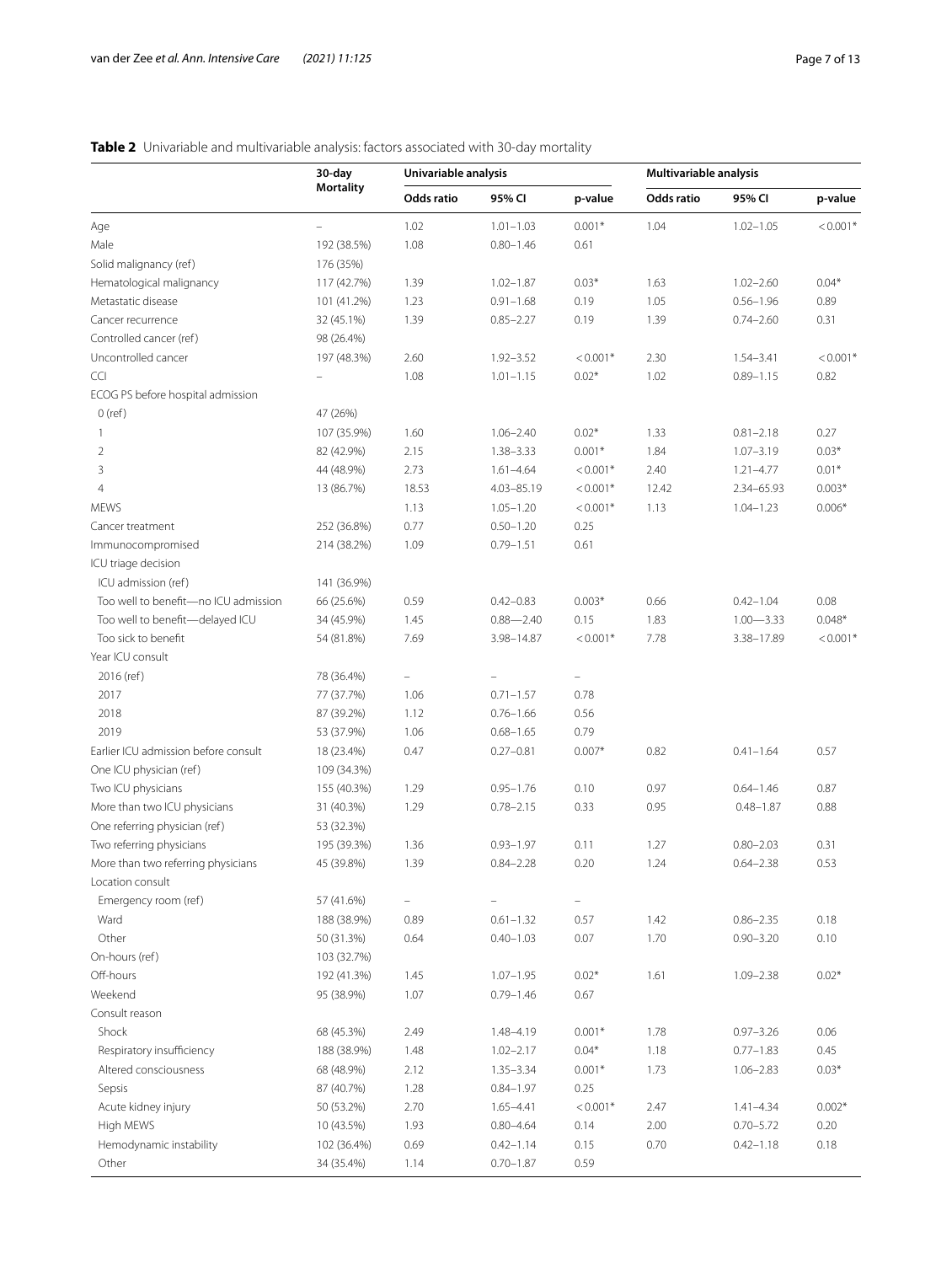### **Table 2** (continued)

Table shows data of frst ICU triage decision of the hospital admission

A *p*-value of < 0.05 is considered significant (marked by an \*)

*CCI* Charlson Comorbidity Index, *ECOG PS* Eastern Cooperative Oncology Group Performance Status, *MEWS* Modifed Early Warning Score, *On-hours* during dayshift

### **Discussion**

Our study evaluated the association between 30-day mortality, and ICU admission consultation characteristics and triage decisions in cancer patients. After adjustment for confounders, we found a statistically signifcant relationship between 30-day mortality, and triage decisions and ICU consultation during off-hours. The association between triage decisions and mortality might even persist over time.

In our study, 60% of the ICU triage decisions in cancer patients were made during of-hours, half of the patients for whom ICU admission was requested were immediately admitted to the ICU. Triage decisions were made by two or more ICU and referring physicians in nearly 50% of the patients 'too well to beneft' from ICU, and in 80% of the patients 'too sick to beneft'. Only one patient initially considered 'too sick to beneft' was admitted to the ICU after a second ICU triage decision. These results suggest that in our hospitals, patients were often discussed by multiple physicians, before considering them 'too sick to beneft' from ICU. However, 22% of the patients initially considered "too well to beneft" from ICU admission (9.5% of the overall population) were subsequently admitted to the ICU after a median of 1 day. Severity of illness, measured by the MEWS, was comparable between the frst and second consultation by intensivists in this group, suggesting no overt rapid deterioration in the clinical status of these patients. Worrisome is that both off-hours consultation, and admission to the ICU after initially being considered "too well to beneft" from ICU admission (i.e., delayed ICU admission), were associated with an increased 30-day mortality, even after adjusting for confounders present at the moment of consultation and patient-related confounders. Moreover, the detrimental efect of delayed ICU admission might persist till 1 year after the initial triage decision.

Studies that describe the association between mortality and ICU admission during off-hours in critically ill patients show contradictory results [[13,](#page-11-9) [19](#page-11-15), [20](#page-11-16)]. Where Brunot et al. [\[13\]](#page-11-9) found that time of admission, especially of-hour admissions, did not infuence the prognosis of ICU patients, two other studies [\[19](#page-11-15), [20\]](#page-11-16) found an association between off-hours ICU admissions and hospital mortality. Our results suggest that in cancer patients, the oncologists or hematologists should draw attention of the on-hour intensivist for any situation that could deteriorate rapidly. In addition, although off-hours assessment of patients' condition seemed not detrimental in the long-term, ICU physicians should be aware of the vulnerability of cancer patients for whom ICU admission during off-hours is requested, and need to consider ICU admission carefully. Daily rounds by a multidisciplinary team are associated with lower mortality among ICU patients [[21\]](#page-11-17). Although not described in studies before, we assume that the outcome of critically ill cancer patients will improve when an ICU physician and a hematologist or oncologist discusses the need of an ICU admission for patients 'at risk' during rounds.

In line with previous literature  $[3, 22-27]$  $[3, 22-27]$  $[3, 22-27]$  $[3, 22-27]$ , age, cancer type (solid or hematological), cancer status, performance status, and severity of critical illness were associated with 30-day mortality in our study and should therefore be taken into consideration during triage decisions. In earlier studies, the association between ICU admission reasons and short-term mortality has been reported [[28–](#page-11-20)[30\]](#page-11-21). Our study adds to these results that altered conscious, AKI and shock as reason for consultation need special consideration, as these are associated with either short-term (Table [2\)](#page-6-0) or long-term mortality (Additional file [3](#page-10-3): Table S3).

ICU denial rate in our study was higher than in studies including general patients [\[31](#page-12-0)[–35\]](#page-12-1), patients with advanced disease [\[36](#page-12-2)] or hematological patients [\[37](#page-12-3)]. In our study, short-term mortality of patients with immediate ICU admission (i.e., ICU mortality, hospital mortality or 30-day mortality) was variable when compared to other studies reporting similar [\[29](#page-11-22), [38–](#page-12-4)[40\]](#page-12-5) or lower mortality [[26,](#page-11-23) [30,](#page-11-21) [41](#page-12-6)]. It would be expected that with a high denial rate, the mortality would be lower. However, when compared to the median-predicted hospital mortality (using the APACHE IV score), the actual hospital mortality was similar (predicted 40.8%, actual hospital mortality 38.7%). The higher mortality when compared to other studies could be explained by diferences in case mix (e.g., planned surgical patients were included in those studies as well) and severity of illness.

The 30-day mortality of patients 'too well to benefit, never admitted to the ICU' was high (25.6%), especially when compared to the study of Thiery et al.  $[10]$  $[10]$  (6%) 30-day mortality). However, the study of Thiery et al.  $[10]$  $[10]$  $[10]$ had a small sample size and did not show data regarding severity of illness, complicating a direct comparison. In our study, patients were more frequent considered 'too well to beneft' (42.6% versus 22.8%), which might explain the diference in mortality. However, mortality of patients with a delayed ICU admission was lower in our study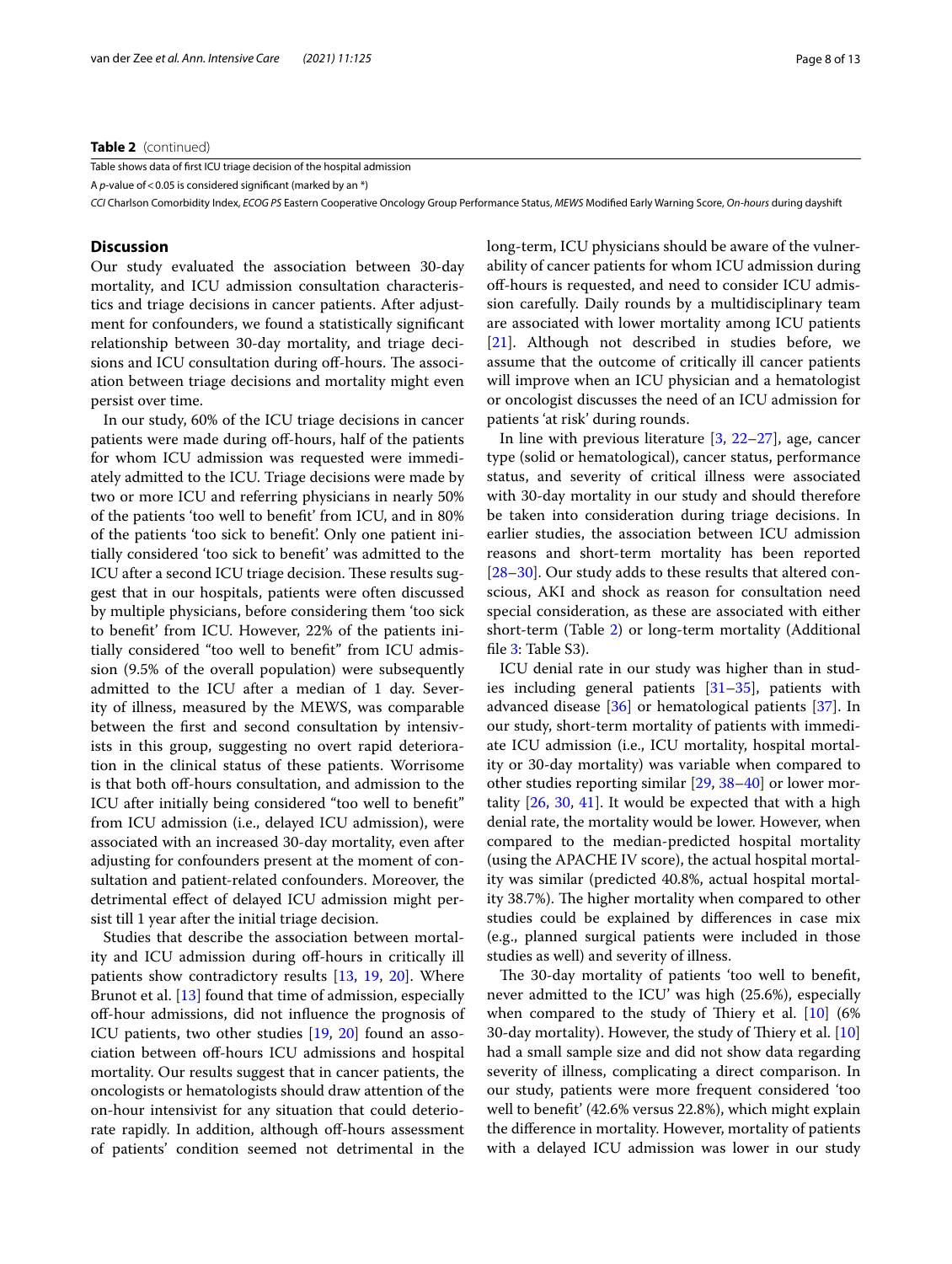# <span id="page-8-0"></span>**Table 3** Diferences immediate ICU admission vs. delayed ICU admission

|                                        | ICU admission<br>$N = 382$ | Too well to benefit-delayed ICU<br>$N = 74$ | <i>p</i> -value |
|----------------------------------------|----------------------------|---------------------------------------------|-----------------|
| Age                                    | 65 [58-72]                 | 66 [59-70]                                  | 0.98            |
| Male                                   | 248 (64.9%)                | 44 (59.5%)                                  | 0.37            |
| Solid malignancy                       | 244 (63.9%)                | 41 (55.4%)                                  | 0.15            |
| Hematological malignancy               | 136 (35.6%)                | 33 (44.6%)                                  |                 |
| Metastatic solid malignancy            | 108 (28.3%)                | 20 (27%)                                    | 0.83            |
| Cancer recurrence                      | 27 (7.1%)                  | $5(6.8\%)$                                  | 0.92            |
| Uncontrolled cancer                    | 173 (45.4%)                | 33 (44.6%)                                  | 0.90            |
| <b>CCI</b>                             | $4[2-6]$                   | $3[2-6]$                                    | 0.64            |
| ECOG PS before hospital                | $1[0-2]$                   | $1[1-1]$                                    | 0.54            |
| $\mathbf 0$                            | 108 (28.3%)                | 17 (23%)                                    |                 |
| $\mathbf{1}$                           | 148 (38.7%)                | 39 (52.7%)                                  |                 |
| 2                                      | 81 (21.2%)                 | 15 (20.3%)                                  |                 |
| 3                                      | 36 (9.4%)                  | $3(4.1\%)$                                  |                 |
| 4                                      | $6(1.6\%)$                 | $0(0\%)$                                    |                 |
| Unknown                                | $3(0.8\%)$                 | $0(0\%)$                                    |                 |
| <b>MEWS</b>                            | $5[4-7]$                   | $5[4-7]$                                    | 0.13            |
| Unknown                                | 54 (14.1%)                 | $4(5.4\%)$                                  |                 |
| Cancer treatment before ICU<br>Unknown | 343 (90.3%)                | 65 (87.8%)                                  | 0.53            |
| Immunocompromised                      | 265 (69.4%)                | 49 (66.2%)                                  | 0.55            |
| Year ICU consult                       |                            |                                             | 0.66            |
| 2016                                   | 114 (29.8%)                | 22 (29.7%)                                  |                 |
| 2017                                   | 108 (28.3%)                | 18 (24.3%)                                  |                 |
| 2018                                   | 99 (25.9%)                 | 18 (24.3%)                                  |                 |
| 2019                                   | 61 (16%)                   | 16 (21.6%)                                  |                 |
| Earlier ICU admission before consult   | 45 (11.8%)                 | 8 (10.8%)                                   | 0.82            |
| One ICU physician                      | 158 (41.4%)                | 35 (47.3%)                                  | $0.045*$        |
| Two ICU physicians                     | 176 (46.1%)                | 37 (50%)                                    |                 |
| More than two ICU physicians           | 48 (12.6%)                 | 2(2.7%)                                     |                 |
| One referring physicians               | 80 (21.2%)                 | 19 (26%)                                    | 0.48            |
| Two referring physicians               | 240 (63.7%)                | 41 (56.2%)                                  |                 |
| More than two referring physicians     | 57 (15.1%)                 | 13 (17.8%)                                  |                 |
| Location consult                       |                            |                                             | $< 0.001*$      |
| Emergency room                         | 81 (21.2%)                 | $4(5.4\%)$                                  |                 |
| Ward                                   | 190 (49.7%)                | 55 (74.3%)                                  |                 |
| Other                                  | 111 (29.1%)                | 15 (20.3%)                                  |                 |
| On-hours                               | 163 (42.7%)                | 27 (36.5%)                                  | 0.32            |
| Off-hours                              | 219 (57.3%)                | 47 (63.5%)                                  | 0.62            |
| Weekend                                | 118 (30.9%)                | 25 (33.8%)                                  |                 |
| Consult reason                         |                            |                                             |                 |
| Shock                                  | 103 (27%)                  | $5(6.8\%)$                                  | $< 0.001*$      |
| Respiratory insufficiency              | 242 (63.4%)                | 50 (67.6%)                                  | 0.49            |
| Altered consciousness                  | 80 (20.9%)                 | 7 (9.5%)                                    | $0.02*$         |
| Sepsis                                 | 135 (35.3%)                | 22 (29.7%)                                  | 0.35            |
| Acute kidney injury                    | 60 (15.7%)                 | 10 (13.5%)                                  | 0.63            |
| High MEWS                              | $2(0.5\%)$                 | $3(4.1\%)$                                  | $0.008*$        |
| Hemodynamic instability                | 152(39.8%)                 | 21 (28.4%)                                  | 0.06            |
| Other                                  | 36 (9.4%)                  | $9(12.2\%)$                                 | 0.42            |
| Hospital mortality                     | 148 (38.7%)                | 36 (48.6%)                                  | 0.11            |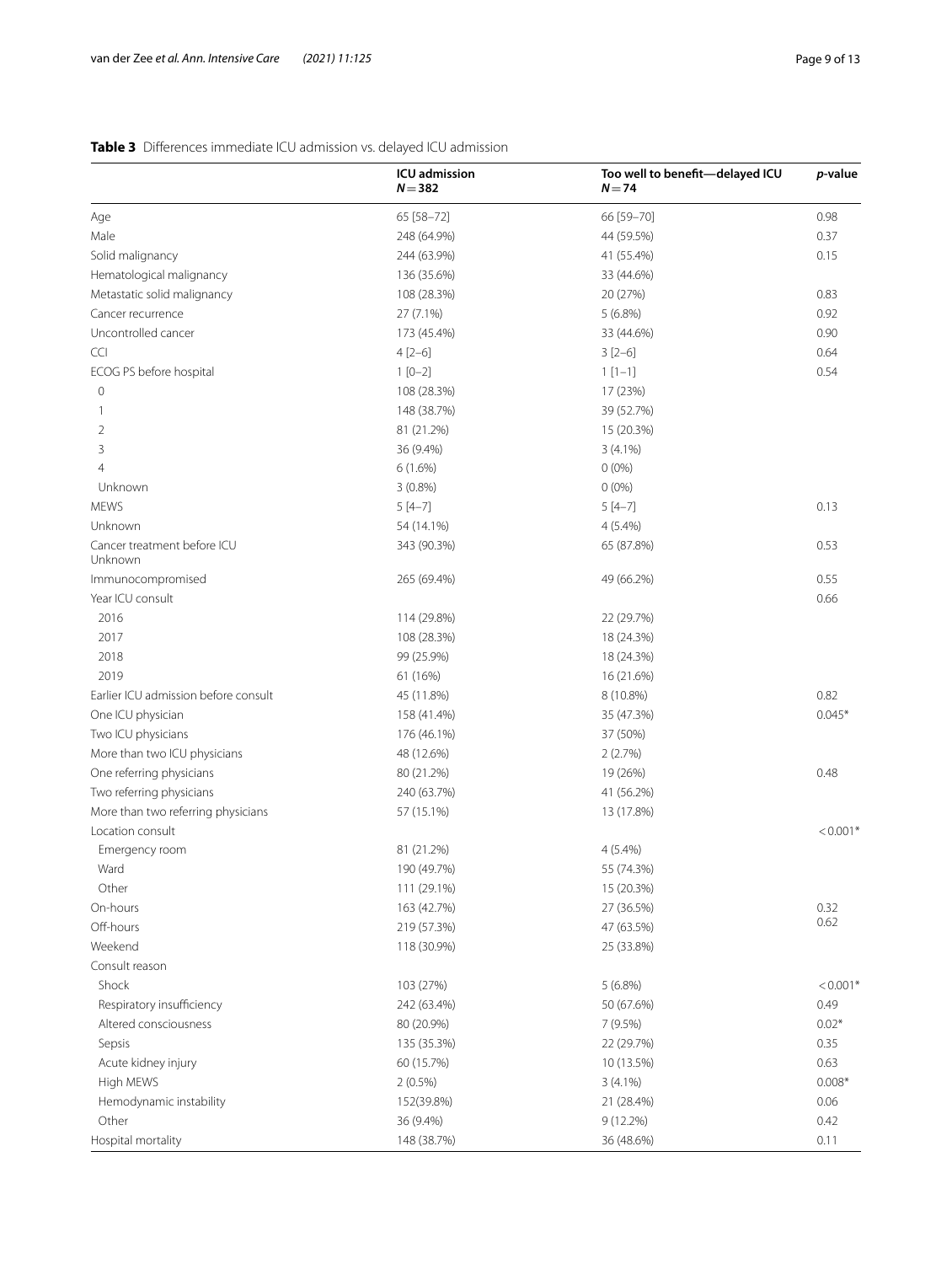# **Table 3** (continued)

|                   | <b>ICU</b> admission<br>$N = 382$ | Too well to benefit-delayed ICU<br>$N = 74$ | <i>p</i> -value |
|-------------------|-----------------------------------|---------------------------------------------|-----------------|
| 30-day mortality  | 141 (36.9%)                       | 34 (45.9%)                                  | 0.14            |
| 90-day mortality  | 180 (47.2%)                       | 43 (58.9%)                                  | 0.07            |
| 180-day mortality | 206 (54.4%)                       | 47 (65.3%)                                  | 0.09            |
| 1 year mortality  | 230 (62%)                         | 54 (75%)                                    | $0.04*$         |

Table shows data of frst ICU consultation of the hospital admission

A *p*-value of < 0.05 is considered significant (marked by an \*)

*CCI* Charlson Comorbidity Index, *ECOG PS* Eastern Cooperative Oncology Group Performance Status, *MEWS* Modifed Early Warning Score, *On-hours* during dayshift

(45.9% versus 61.5%). In addition, approximately 20% of the patients considered 'too sick to beneft' was still alive on day 30. Therefore, we assume that decisions to refuse ICU treatment were partly based on 'long-term' prognostic factors, where cancer control might be limited, but the patient is not necessarily going to die immediately. Both the high mortality of patients 'too well to beneft' from ICU as the lower mortality than expected of patients 'too sick' suggest that, despite clinical experience of physicians and current scoring systems, whether or not ICU treatment should be given remains difficult. Errors in judgement of ICU physicians whether ICU admission would be inappropriate care may lead to higher mortality of acutely ill cancer patients. If possible, a MEWS specifed to cancer patients should be developed to more adequately address a timely admission and beneft from an ICU admission. In addition, more frequent intraand interdisciplinary discussions might improve clinical assessment.

The current findings suggest room for a broader admission policy with a lower threshold for critically ill cancer patients in the hospitals that participated in this study. However, bed shortage is associated with ICU refusal [[31,](#page-12-0) [42\]](#page-12-7) and unfortunately, we were not able to collect data on bed availability. We are aware that, unless ICU capacity increases, admitting more cancer patients to the ICU may limit the possibility of ICU admissions for other critically ill patients. A way to deal with these problems is the use of a time-limited ICU trial [\[43](#page-12-8)[–46](#page-12-9)]. Previous literature describes that for patients with a solid tumor, an ICU admission of 5 days is sufficient to determine whether a patient will survive the ICU admission [\[43](#page-12-8), [45\]](#page-12-10), and for patients with a hematological malignancy, a maximum of 14 days is sufficient  $[44]$  $[44]$ . In order to successfully conduct an ICU trial, clear agreements must be made with oncologists, hematologists, patients and relatives before ICU admission.

# **Limitations**

First, ICU admission triage varies across hospitals, and in particular high-volume hospitals may have diferent admission policies. However, we think that our study still shows an important message to many hospitals. Physicians should critically evaluate their own ICU triage policy, and a close collaboration between referring physicians and ICU physicians should be pursued.

Second, where we tried to reduce the heterogeneity by adjusting for patient characteristics such as type of cancer (solid or hematological) and cancer status, this still limits the interpretation of the results.

Third, given the observational design of the study, we cannot rule out residual confounding. We tried to reduce this issue by adjusting for the maximum number of factors which was available at the moment of the consultation. Moreover, limitations with regard to retrospective studies should be acknowledged.

Fourth, we found a signifcant relationship between ICU triage decisions and 1-year mortality via logistic regression analysis. However, this result might be biased by short-term mortality and residual confounding. Thus, we should interpret this result with caution.

Last, it must be emphasized that by categorizing our cohort according to the triage decisions, we assumed that readmission to the ICU can be predicted with a 100% accuracy by consulting physicians. Although this practice is common in medical research, it does not refect the real-life situation. Future studies should assess the impact of delayed ICU admission via causal inference techniques, where the longitudinal probability of transitions in care can be taken into account [\[47\]](#page-12-12).

# **Conclusion**

The ICU denial rate in our study was high (51%). Sixty percent of the ICU triage decisions in cancer patients were made during off-hours, and 22.3% of the patients initially considered "too well to beneft" from ICU admission were subsequently admitted to the ICU. Both decisions during off-hours and a delayed ICU admission were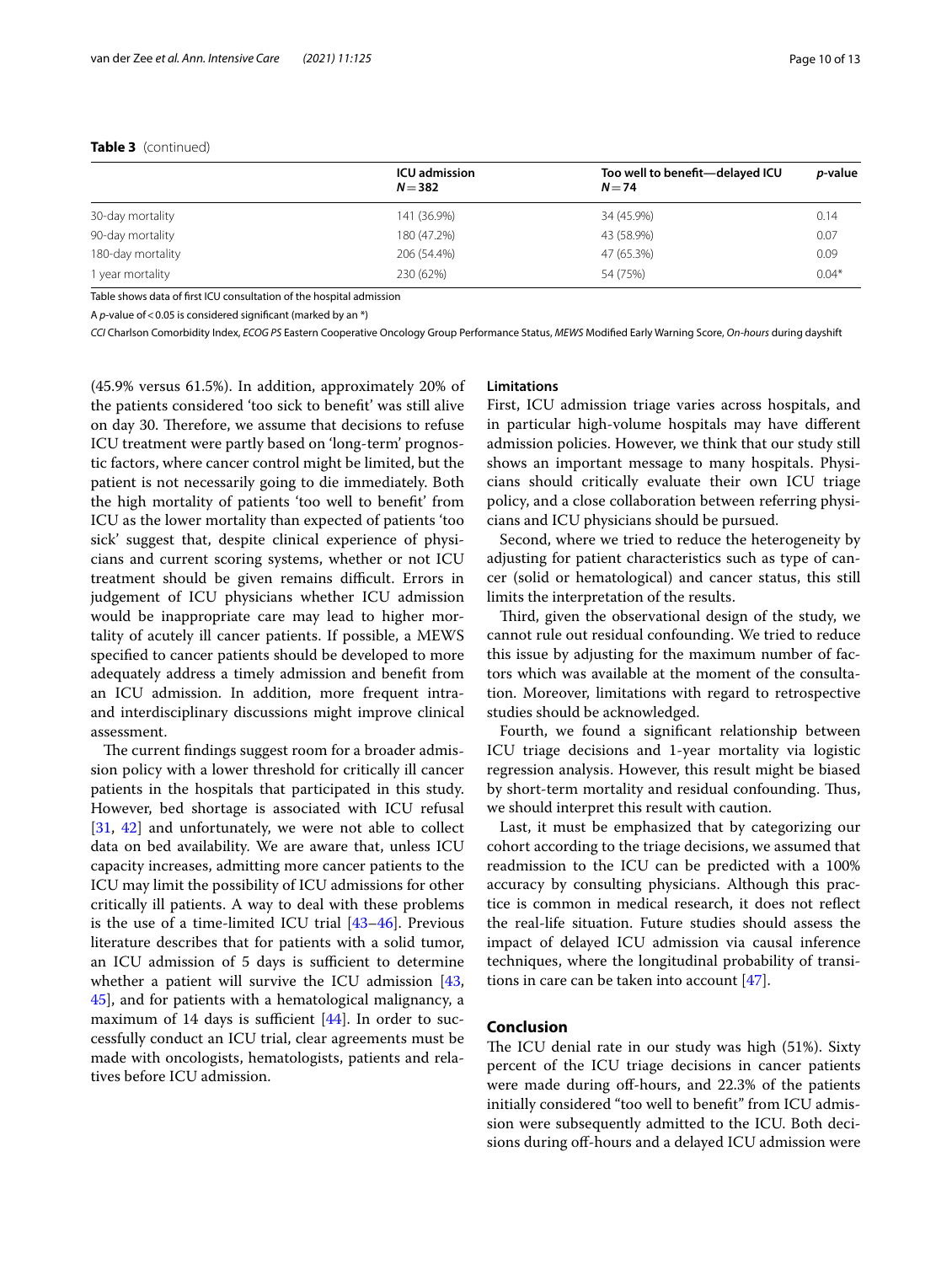# <span id="page-10-2"></span>**Table 4** Differences on-hours versus off-hours

|                                        | On-hours<br>$N = 315$ | Off-hours<br>$N = 465$  | <i>p</i> -value |
|----------------------------------------|-----------------------|-------------------------|-----------------|
| Age                                    | 65 [57-71]            | 63 [56-70]              | 0.12            |
| Male                                   | 208 (66%)             | 291 (62.6%)             | 0.33            |
| Solid malignancy                       | 207 (66.1%)           | 296 (63.8%)             | 0.50            |
| Hematological malignancy               | 106 (33.9%)           | 168 (36.2%)             |                 |
| Metastatic solid malignancy            | 99 (31.4%)            | 146 (31.4%)             | 0.99            |
| Cancer recurrence                      | 29 (9.2%)             | 42 (9.1%)               | 0.94            |
| Uncontrolled cancer                    | 158 (50.2%)           | 250 (53.9%)             | 0.31            |
| <b>CCI</b>                             | 4 [2-6]               | $4[2-6]$                | 0.78            |
| ECOG PS before hospital                | $1[0-2]$              | 1[1,2]                  | 0.07            |
| 0                                      | 82 (26%)              | 99 (21.3%)              |                 |
| 1                                      | 122 (38.7%)           | 176 (37.8%)             |                 |
| 2                                      | 70 (22.2%)            | 121 (26%)               |                 |
| 3                                      | 37 (11.7%)            | 53 (11.4%)              |                 |
| 4                                      | $3(1.0\%)$            | 12 (2.6%)               |                 |
| Unknown                                | $1(0.3\%)$            | $4(0.9\%)$              |                 |
| <b>MEWS</b>                            | $5 [3 - 6]$           | $5[4-7]$                | 0.99            |
| Unknown                                | 37 (11.7%)            | 43 (9.2%)               |                 |
| Cancer treatment before ICU<br>Unknown |                       | 284 (90.4%) 400 (86.4%) | 0.09            |
| Immunocompromised                      | 231 (73.3%)           | 329 (71.1%)             | 0.49            |
| Year ICU consult                       |                       |                         | 0.25            |
| 2016                                   | 96 (30.5%)            | 118 (25.4%)             |                 |
| 2017                                   | 76 (24.1%)            | 128 (27.5%)             |                 |
| 2018                                   | 93 (29.5%)            | 129 (27.7%)             |                 |
| 2019                                   | 50 (15.9%)            | 90 (19.4%)              |                 |
| Earlier ICU admission before consult   | 35 (11.1%)            | 42 (9%)                 | 0.34            |
| One ICU physician                      | 184 (58.4%)           | 134 (28.8%)             | $< 0.001*$      |
| Two ICU physicians                     | 102 (34.2%)           | 283 (60.9%)             |                 |
| More than two ICU physicians           | 29 (9.2%)             | 48 (10.3%)              |                 |
| One referring physicians               | 77 (24.5%)            | 87 (19%)                | 0.08            |
| Two referring physicians               | 187 (59.6%)           | 309 (67.3%)             |                 |
| More than two referring physicians     | 50 (15.9%)            | 163 (13.7%)             |                 |
| Location consult                       |                       |                         | 0.32            |
| Emergency room                         | 49 (15.6%)            | 88 (18.9%)              |                 |
| Ward                                   | 195 (61.9%)           | 288 (61.9%)             |                 |
| Other                                  | 71 (22.5%)            | 89 (19.1%)              |                 |
| Weekend                                | 73 (23.2%)            | 171 (36.8%)             | $< 0.001*$      |
| Consult reason                         |                       |                         |                 |
| Shock                                  | 70 (22.2%)            | 80 (17.2%)              | 0.08            |
| Respiratory insufficiency              | 189 (60%)             | 294 (63.2%)             | 0.36            |
| Altered consciousness                  | 61 (19.4%)            | 78 (16.8%)              | 0.35            |
| Sepsis                                 | 86 (27.3%)            | 128 (27.5%)             | 0.95            |
| Acute kidney injury                    | 41 (13%)              | 53 (11.4%)              | 0.50            |
| High MEWS                              | $9(2.9\%)$            | 14 (3%)                 | 0.90            |
| Hemodynamic instability                | 124 (39.4%)           | 156 (33.5%)             | 0.10            |
| Other                                  | 32 (10.2%)            | 64 (13.8%)              | 0.13            |
| Hospital mortality                     | 106 (33.7%)           | 179 (38.5%)             | 0.17            |
| 30-day mortality                       | 103 (32.7%)           | 192 (41.3%)             | $0.02*$         |
| 90-day mortality                       | 143 (45.4%)           | 227 (49%)               | 0.32            |

# **Table 4** (continued)

|                   | $N = 315$ $N = 465$ | On-hours Off-hours p-value   |  |
|-------------------|---------------------|------------------------------|--|
| 180-day mortality |                     | 162 (51.6%) 264 (57.3%) 0.12 |  |
| 1 year mortality  |                     | 188 (61.2%) 302 (66.4%) 0.15 |  |

Table shows data of frst ICU consultation of the hospital admission

A *p*-value of < 0.05 is considered significant (marked by an \*)

*CCI* Charlson Comorbidity Index, *ECOG PS* Eastern Cooperative Oncology Group Performance Status, *MEWS* Modifed Early Warning Score, *On-hours* during dayshift

associated with an increased risk of death at 30 days. Our study suggests that in cancer patients, ICU triage decisions should be discussed during on-hours, and ICU admission policy should be broadened, with a lower admission threshold for critically ill cancer patients.

#### **Abbreviations**

ICU: Intensive Care Unit; OR: Odds ratio; 95% CI: 95% Confdence interval; AKI: Acute kidney injury; MEWS: Modifed Early Warning Score; EHR: Electronic Health Records; ECOG PS: Eastern Cooperative Oncology Group Performance Status; CCI: Charlson Comorbidity Index; IQR: Interquartile range.

# **Supplementary Information**

The online version contains supplementary material available at [https://doi.](https://doi.org/10.1186/s13613-021-00898-2) [org/10.1186/s13613-021-00898-2](https://doi.org/10.1186/s13613-021-00898-2).

<span id="page-10-1"></span><span id="page-10-0"></span>**Additional fle 1.** Supplementary material Table 1; cancer types of patients at ICU admission consultation.

<span id="page-10-3"></span>**Additional fle 2.** Supplementary material Table 2; ICU data of patients immediately admitted to the ICU.

<span id="page-10-4"></span>**Additional fle 3.** Supplementary material Table 3; Multivariable analyses; factors associated with 90-day, 180-day and 1 year mortality.

<span id="page-10-5"></span>**Additional fle 4.** Supplementary material Table 4; characteristics of patients with a delayed ICU triage decision.

<span id="page-10-6"></span>**Additional fle 5.** Supplementary material Table 5; crude mortality rates of solid cancer patients by ICU triage decision.

**Additional fle 6.** Supplementary material Table 6; crude mortality rates of hematological cancer patients by ICU triage decision.

### **Acknowledgements**

Not applicable.

## **Authors' contributions**

EZ: conceptualization, design, acquisition, analysis and interpretation of data, writing—original draft and writing—review and editing. DB: design, analysis and interpretation of data, writing—original draft and writing–review and editing. MH: data acquisition, analysis and interpretation of data, writing original draft, JB: analysis and interpretation of data, writing—review and editing. EK: analysis and interpretation of data, writing—review and editing. NK: conceptualization, design, acquisition, interpretation of data, and writing review and editing. JE: conceptualization, design, acquisition, interpretation of data, and writing—review and editing. All authors read and approved the fnal manuscript.

### **Funding**

Not applicable.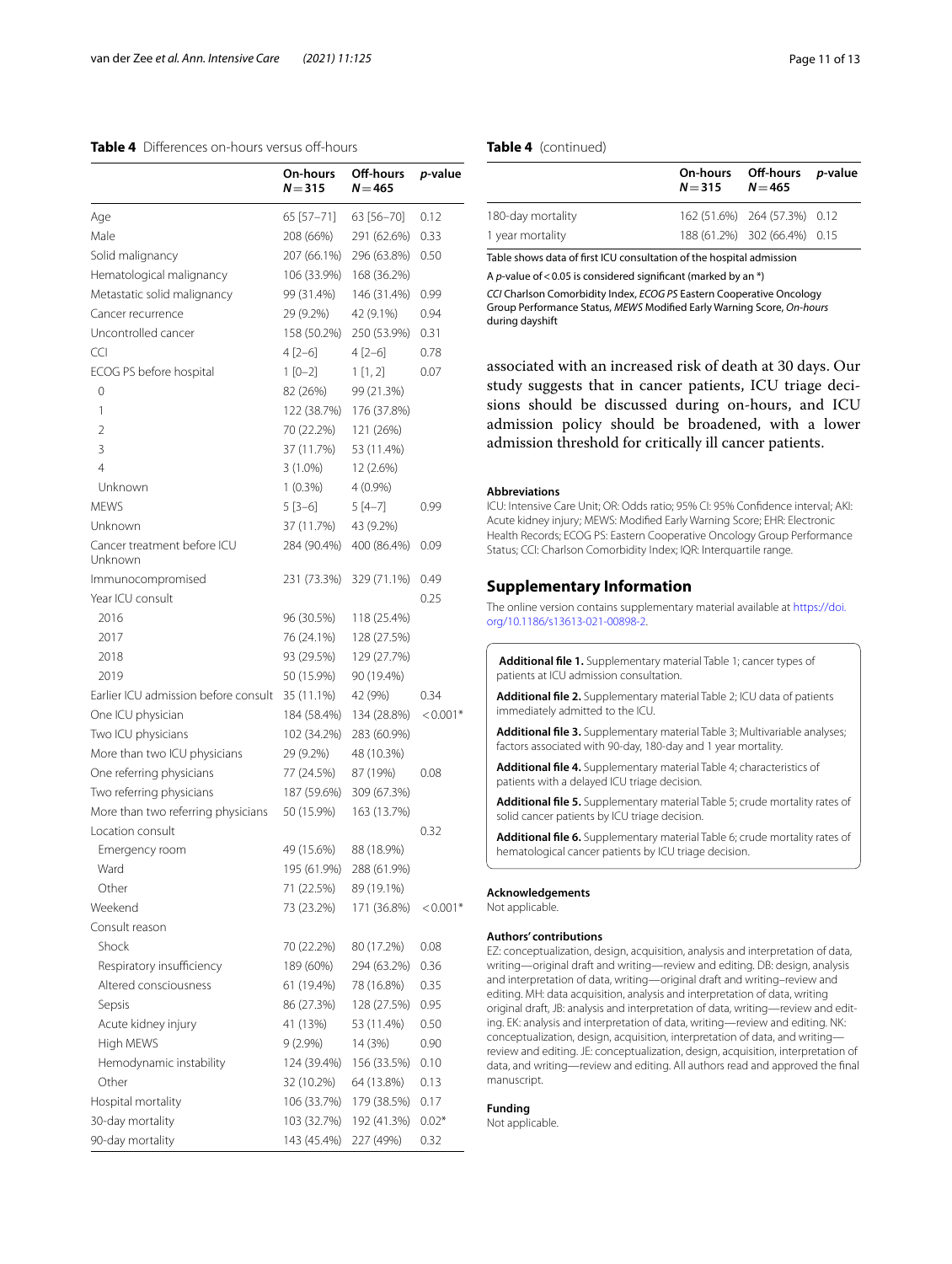### **Availability of data and materials**

The datasets used and/or analyzed during the current study are available from the corresponding author on reasonable request.

# **Declarations**

### **Ethics approval and consent to participate**

The local Medical Ethical Committee (Erasmus MC, MEC-2019-0128) approved this study. Local approval was obtained for the University Medical Center Utrecht. No additional patient consent was required due to the non-invasive retrospective nature of the study.

#### **Consent for publication**

Not applicable.

#### **Competing interests**

The authors declare that they have no competing interests.

#### **Author details**

<sup>1</sup> Department of Intensive Care, Erasmus MC University Medical Center, Room Ne-403, Doctor molewaterplein 40, 3015 GD Rotterdam, the Netherlands. 2 <sup>2</sup> Department of Intensive Care, Ghent University Hospital, Ghent, Belgium. <sup>3</sup> Department of Pulmonology and Critical Care, New York University, New York, USA. 4 Department of Pulmonology and Critical Care, Columbia University Medical Center, New York, USA.<sup>5</sup> Department of Intensive Care, Pontificia Universidad Católica de Chile, Santiago, Chile. <sup>6</sup> Department of Intensive Care, University Medical Center Utrecht, Utrecht, the Netherlands.

### Received: 15 March 2021 Accepted: 29 June 2021 Published online: 11 August 2021

#### **References**

- <span id="page-11-0"></span>1. Allemani C, Matsuda T, Di Carlo V, Harewood R, Matz M, Niksic M, et al. Global surveillance of trends in cancer survival 2000–14 (CONCORD-3): analysis of individual records for 37 513 025 patients diagnosed with one of 18 cancers from 322 population-based registries in 71 countries. Lancet. 2018;391(10125):1023–75.
- <span id="page-11-1"></span>2. Malvezzi M, Carioli G, Bertuccio P, Rosso T, Boffetta P, Levi F, et al. European cancer mortality predictions for the year 2016 with focus on leukaemias. Ann Oncol. 2016;27(4):725–31.
- <span id="page-11-2"></span>3. Azoulay E, Pene F, Darmon M, Lengline E, Benoit D, Soares M, et al. Managing critically Ill hematology patients: time to think diferently. Blood Rev. 2015;29(6):359–67.
- <span id="page-11-3"></span>4. Azoulay E, Schellongowski P, Darmon M, Bauer PR, Benoit D, Depuydt P, et al. The Intensive Care Medicine research agenda on critically ill oncology and hematology patients. Intensive Care Med. 2017;43(9):1366–82.
- <span id="page-11-4"></span>5. Shimabukuro-Vornhagen A, Boll B, Kochanek M, Azoulay E, von Bergwelt-Baildon MS. Critical care of patients with cancer. CA Cancer J Clin. 2016;66(6):496–517.
- <span id="page-11-5"></span>6. de Montmollin E, Tandjaoui-Lambiotte Y, Legrand M, Lambert J, Mokart D, Kouatchet A, et al. Outcomes in critically ill cancer patients with septic shock of pulmonary origin. Shock. 2013;39(3):250–4.
- 7. Lengliné E, Raffoux E, Lemiale V, Darmon M, Canet E, Boissel N, et al. Intensive care unit management of patients with newly diagnosed acute myeloid leukemia with no organ failure. Leuk Lymphoma. 2012;53(7):1352–9.
- 8. Mokart D, Lambert J, Schnell D, Fouché L, Rabbat A, Kouatchet A, et al. Delayed intensive care unit admission is associated with increased mortality in patients with cancer with acute respiratory failure. Leuk Lymphoma. 2013;54(8):1724–9.
- <span id="page-11-7"></span>9. Song J-U, Suh GY, Park HY, Lim SY, Han SG, Kang YR, et al. Early intervention on the outcomes in critically ill cancer patients admitted to intensive care units. Intensive Care Med. 2012;38(9):1505–13.
- <span id="page-11-8"></span>10. Thiery G, Azoulay E, Darmon M, Ciroldi M, De Miranda S, Levy V, et al. Outcome of cancer patients considered for intensive care unit admission: a hospital-wide prospective study. J Clin Oncol. 2005;23(19):4406–13.
- 11. Hourmant Y, Mailloux A, Valade S, Lemiale V, Azoulay E, Darmon M. Impact of early ICU admission on outcome of critically ill and critically ill cancer patients: a systematic review and meta-analysis. J Crit Care. 2021;61:82–8.
- <span id="page-11-6"></span>12. Doukhan L, Bisbal M, Chow-Chine L, Sannini A, Brun JP, Cambon S, et al. Respiratory events in ward are associated with later intensive care unit (ICU) admission and hospital mortality in onco-hematology patients not admitted to ICU after a frst request. PLoS ONE. 2017;12(7):e0181808.
- <span id="page-11-9"></span>13. Brunot V, Landreau L, Corne P, Platon L, Besnard N, Buzancais A, et al. Mortality associated with night and weekend admissions to ICU with onsite intensivist coverage: results of a nine-year cohort study (2006–2014). PLoS ONE. 2016;11(12):e0168548.
- <span id="page-11-10"></span>14. Bhonagiri D, Pilcher DV, Bailey MJ. Increased mortality associated with after-hours and weekend admission to the intensive care unit: a retrospective analysis. Med J Aust. 2011;194(6):287–92.
- <span id="page-11-11"></span>15. Nederlandse Vereniging voor Intensive Care-Vitaal bedreigde patiënt 2005. [https://www.nvic.nl/richtlijnen/vitaal-bedreigde-patient-2005.](https://www.nvic.nl/richtlijnen/vitaal-bedreigde-patient-2005)
- <span id="page-11-12"></span>16. de Groot V, Beckerman H, Lankhorst GJ, Bouter LM. How to measure comorbidity. A critical review of available methods. J Clin Epidemiol. 2003;56(3):221–9.
- <span id="page-11-13"></span>17. Burch VC, Tarr G, Morroni C. Modifed early warning score predicts the need for hospital admission and inhospital mortality. Emerg Med J. 2008;25(10):674–8.
- <span id="page-11-14"></span>18. Jiang J, Yang J, Mei J, Jin Y, Lu Y. Head-to-head comparison of qSOFA and SIRS criteria in predicting the mortality of infected patients in the emergency department: a meta-analysis. Scand J Trauma Resusc Emerg Med. 2018;26(1):56.
- <span id="page-11-15"></span>19. Kuijsten HA, Brinkman S, Meynaar IA, Spronk PE, van der Spoel JI, Bosman RJ, et al. Hospital mortality is associated with ICU admission time. Intensive Care Med. 2010;36(10):1765–71.
- <span id="page-11-16"></span>20. Laupland KB, Shahpori R, Kirkpatrick AW, Stelfox HT. Hospital mortality among adults admitted to and discharged from intensive care on weekends and evenings. J Crit Care. 2008;23(3):317–24.
- <span id="page-11-17"></span>21. Kim MM, Barnato AE, Angus DC, Fleisher LA, Kahn JM. The efect of multidisciplinary care teams on intensive care unit mortality. Arch Intern Med. 2010;170(4):369–76.
- <span id="page-11-18"></span>22. Atramont A, Lindecker-Cournil V, Rudant J, Tajahmady A, Drewniak N, Fouard A, et al. Association of age with short-term and long-term mortality among patients discharged from intensive care units in France. JAMA Netw Open. 2019;2(5):e193215-e.
- 23. Camou F, Didier M, Leguay T, Milpied N, Daste A, Ravaud A, et al. Longterm prognosis of septic shock in cancer patients. Support Care Cancer. 2020;28(3):1325–33.
- 24. Ehooman F, Biard L, Lemiale V, Contou D, de Prost N, Mokart D, et al. Long-term health-related quality of life of critically ill patients with haematological malignancies: a prospective observational multicenter study. Ann Intensive Care. 2019;9(1):2.
- 25. Lopez R, Samtani SR, Montes JM, Perez R, Martin MJ, Salazar A, et al. Survival of critically ill oncologic patients requiring invasive ventilatory support: a prospective comparative cohort study with nononcologic patients. J Glob Oncol. 2019;5:1–8.
- <span id="page-11-23"></span>26. Sauer CM, Dong J, Celi LA, Ramazzotti D. Improved survival of cancer patients admitted to the intensive care unit between 2002 and 2011 at a U.S. Teaching Hospital. Cancer Res Treat. 2019;51(3):973–81.
- <span id="page-11-19"></span>27. Vincent F, Soares M, Mokart D, Lemiale V, Bruneel F, Boubaya M, et al. In-hospital and day-120 survival of critically ill solid cancer patients after discharge of the intensive care units: results of a retrospective multicenter study-A Groupe de recherche respiratoire en réanimation en Onco-Hématologie (Grrr-OH) study. Ann Intensive Care. 2018;8(1):40.
- <span id="page-11-20"></span>28. de Vries VA, Müller MCA, Arbous MS, Biemond BJ, Blijlevens NMA, Kusadasi N, et al. Long-term outcome of patients with a hematologic malignancy and multiple organ failure admitted at the intensive care. Crit Care Med. 2019;47(2):e120–8.
- <span id="page-11-22"></span>29. Ostermann M, Ferrando-Vivas P, Gore C, Power S, Harrison D. Characteristics and outcome of cancer patients admitted to the ICU in England, Wales, and Northern Ireland and National Trends Between 1997 and 2013. Crit Care Med. 2017;45(10):1668–76.
- <span id="page-11-21"></span>30. Puxty K, McLoone P, Quasim T, Sloan B, Kinsella J, Morrison DS. Characteristics and outcomes of surgical patients with solid cancers admitted to the intensive care unit. JAMA Surg. 2018;153(9):834–40.